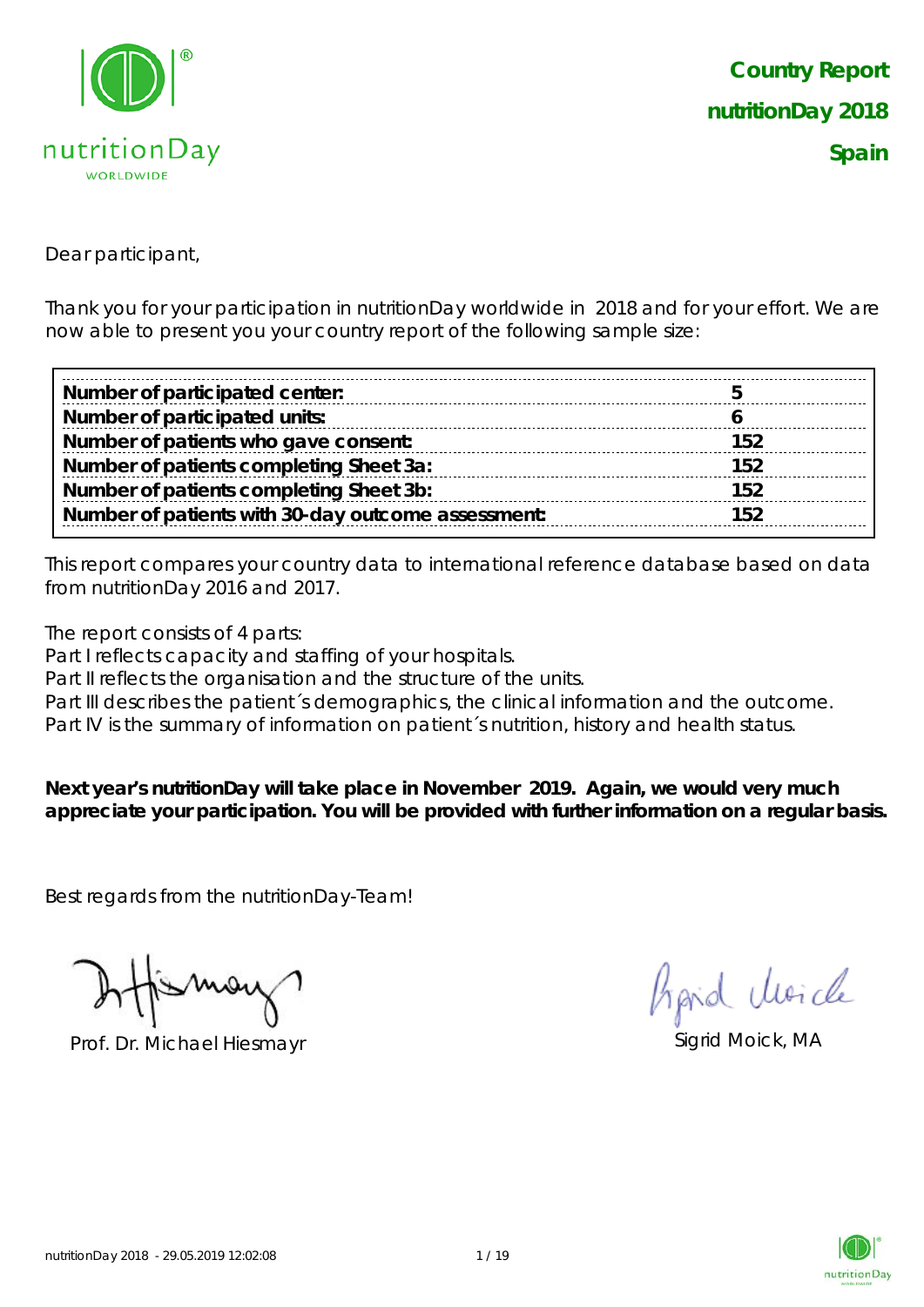### *I. Hospital capacity and staffing ("Hospital sheet")*

|                                                                                    | <b>YOUR RESULTS</b> | <b>REFERENCE RESULTS</b> |
|------------------------------------------------------------------------------------|---------------------|--------------------------|
| 1. Total number of beds in hospital                                                | 823 [90-1200]       | 317 [188-615]            |
|                                                                                    |                     |                          |
| 2. Total number of admissions in the hospital last year                            | 6720 [4581-20502]   | 17520 [8982-34767]       |
|                                                                                    |                     |                          |
| 3. Total number of staff in the hospital                                           |                     |                          |
| <b>Total medical doctors</b>                                                       | 298 [37-787]        | 170 [78-396]             |
| <b>Medical specialists</b>                                                         | 46 [29-494]         | 117 [54-244]             |
| Medical non-specialists                                                            | 550                 | 35 [11-82]               |
| <b>Nurses</b>                                                                      | 529 [96-1527]       | 418 [195-800]            |
| <b>Dieticians</b>                                                                  | $0 [0-0]$           | $5[2-9]$                 |
| <b>Nutritionists</b>                                                               | $1[0-2]$            | $1[0-4]$                 |
| Pharmacists                                                                        | $2[2-24]$           | 7 [4-22]                 |
| Kitchen staff                                                                      | 105 [57-152]        | 30 [14-55]               |
|                                                                                    |                     |                          |
| <b>Full time equivalent</b>                                                        |                     |                          |
| <b>Total medical doctors</b>                                                       | 659 [351-967]       | 139 [60-368]             |
| <b>Medical specialists</b>                                                         | 472 [257-686]       | 98 [48-245]              |
| Medical non-specialists                                                            | 550                 | 34 [11-87]               |
| <b>Nurses</b>                                                                      | 1417 [751-2084]     | 350 [187-778]            |
| <b>Dieticians</b>                                                                  |                     | $4[2-8]$                 |
| <b>Nutritionists</b>                                                               | $3[2-4]$            | $1[0-3]$                 |
| Pharmacists                                                                        | 24 [13-34]          | $6[3-18]$                |
| Kitchen staff                                                                      | 105 [57-152]        | 27 [14-50]               |
|                                                                                    |                     |                          |
| 4. Does the hospital have a nutrition care strategy?                               | 3 (75.0%) Yes       | 351 (78.7%) Yes          |
|                                                                                    |                     |                          |
| 5. Which nutrition-related standards or routine activities exist in your hospital? |                     |                          |
| Nutrition training is available                                                    | 3 (60.0%) Yes       | 298 (66.8%) Yes          |
| Nutrition steering committee is available                                          | 2 (40.0%) Yes       | 280 (62.8%) Yes          |
| Quality indicators are recorded and reported to national<br>or regional level      |                     | 193 (43.3%) Yes          |
| Quality indicators are used for internal benchmarking                              | 1 (20.0%) Yes       | 235 (52.7%) Yes          |
| Patient feedback about food and food service is collected<br>using a questionnaire | 2 (40.0%) Yes       | 337 (75.6%) Yes          |
| None                                                                               |                     | 19 (4.3%) Yes            |
| No answer given                                                                    | $1(20.0\%)$         |                          |

#### **6. Which codes are available /routinely used in your hospital for billing and reimbursement purposes?**

| <b>Codes available</b>     |               |                 |
|----------------------------|---------------|-----------------|
| <b>Nutrition Support</b>   | 3 (60.0%) Yes | 216 (48.4%) Yes |
| Oral nutrition supplements | 2 (40.0%) Yes | 165 (37.0%) Yes |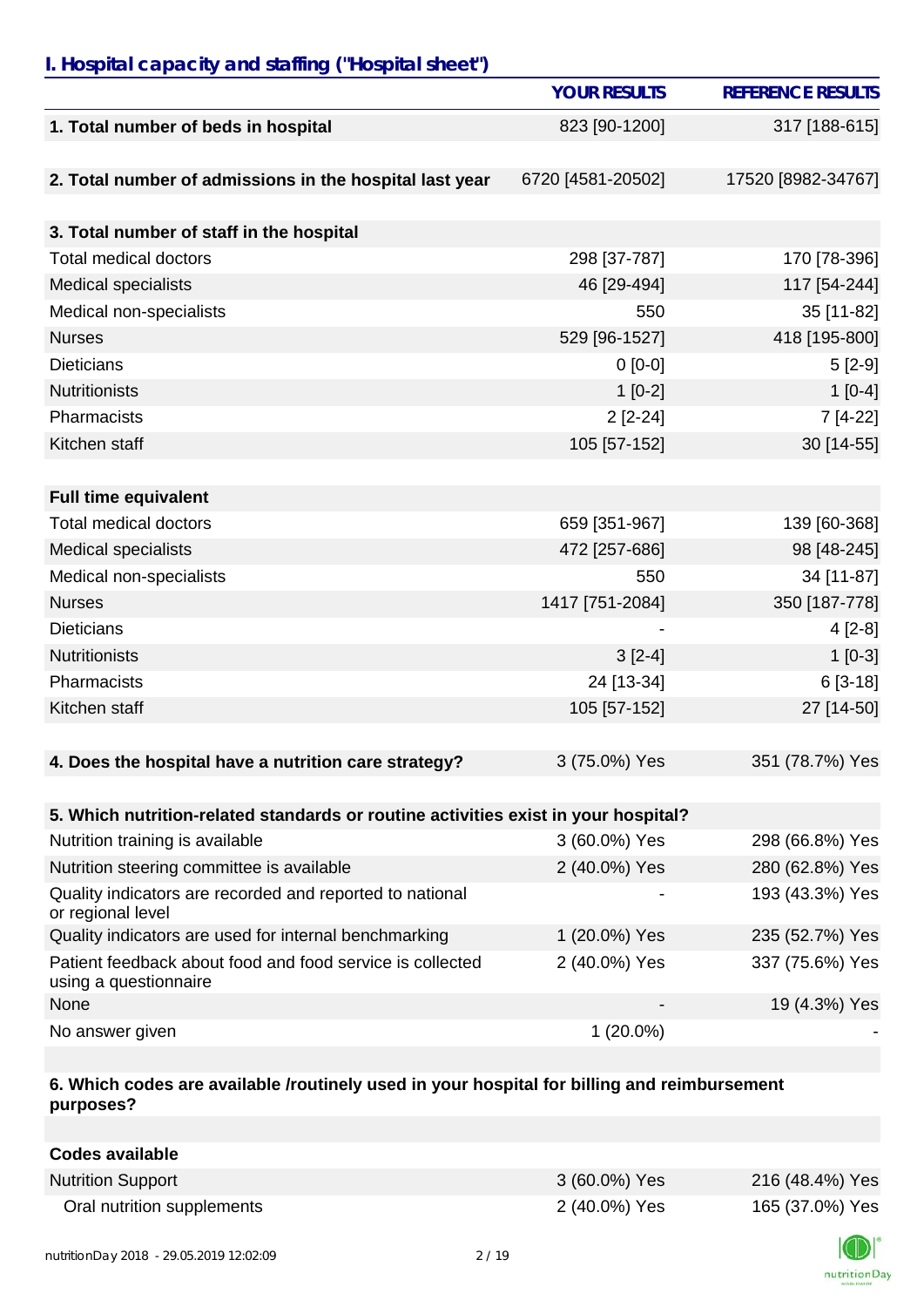| Parenteral nutrition                                      | 2 (40.0%) Yes | 255 (57.2%) Yes |
|-----------------------------------------------------------|---------------|-----------------|
| <b>Enteral nutrition</b>                                  | 2 (40.0%) Yes | 224 (50.2%) Yes |
| Dietary counseling                                        | 1 (20.0%) Yes | 166 (37.2%) Yes |
| Specific dietary interventions                            | 1 (20.0%) Yes | 119 (26.7%) Yes |
| Screening for malnutrition                                | 1 (20.0%) Yes | 119 (26.7%) Yes |
| <b>Risk of malnutrition</b>                               | 1 (20.0%) Yes | 103 (23.1%) Yes |
| Malnutrition (in general)                                 |               | 203 (45.5%) Yes |
| Severity of malnutrition (i.e. mild, moderate, severe)    | 2 (40.0%) Yes | 195 (43.7%) Yes |
| No information available from billing/finance/controlling | 1 (20.0%) Yes | 75 (16.8%) Yes  |
| No answer given                                           |               | 18 (4.0%)       |
|                                                           |               |                 |
| <b>Codes routinely used</b>                               |               |                 |
| <b>Nutrition Support</b>                                  | 2 (40.0%) Yes | 188 (42.2%) Yes |
| Oral nutrition supplements                                | 2 (40.0%) Yes | 143 (32.1%) Yes |
| Parenteral nutrition                                      | 2 (40.0%) Yes | 233 (52.2%) Yes |
| <b>Enteral nutrition</b>                                  | 2 (40.0%) Yes | 205 (46.0%) Yes |
| Dietary counseling                                        | 1 (20.0%) Yes | 140 (31.4%) Yes |
| Specific dietary interventions                            | 1 (20.0%) Yes | 105 (23.5%) Yes |
| Screening for malnutrition                                | 1 (20.0%) Yes | 95 (21.3%) Yes  |
| <b>Risk of malnutrition</b>                               | 1 (20.0%) Yes | 80 (17.9%) Yes  |
| Malnutrition (in general)                                 | 1 (20.0%) Yes | 176 (39.5%) Yes |
| Severity of malnutrition (i.e. mild, moderate, severe)    | 2 (40.0%) Yes | 169 (37.9%) Yes |
| No information available from billing/finance/controlling | 1 (20.0%) Yes | 81 (18.2%) Yes  |
| No answer given                                           |               | 29 (6.5%)       |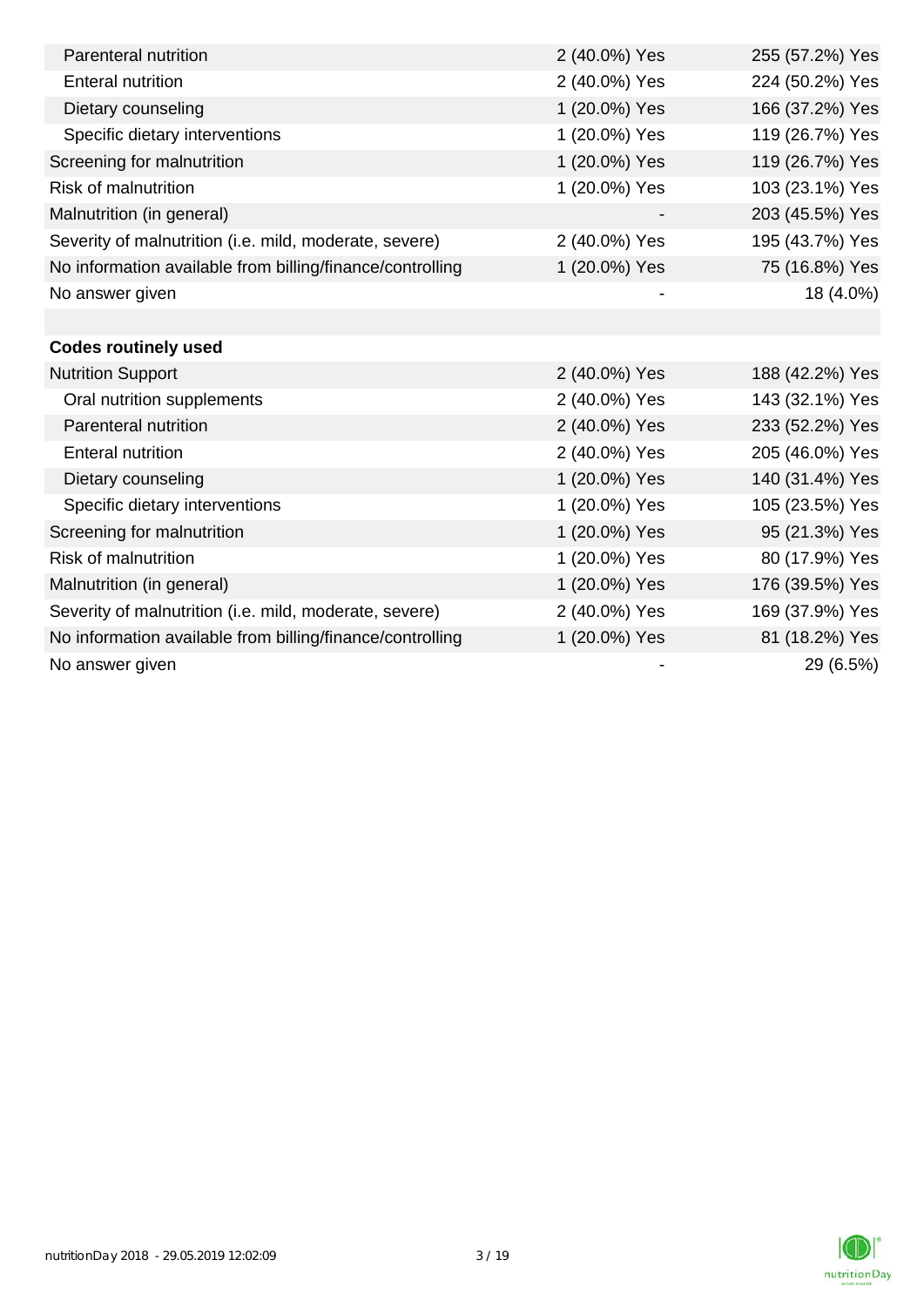## *II. Unit organisation and structures ("Sheet 1a/1b")*

|                                                                       | <b>YOUR RESULTS</b>          | <b>REFERENCE RESULTS</b> |
|-----------------------------------------------------------------------|------------------------------|--------------------------|
|                                                                       |                              |                          |
| Internal Medicine / General                                           | $3(50.0\%)$                  | 19.3%                    |
| Internal Medicine / Cardiology                                        |                              | 4.5%                     |
| Internal Medicine / Gastroenterology & hepatology                     |                              | 6.3%                     |
| Internal Medicine / Geriatrics                                        | -                            | 7.9%                     |
| Internal Medicine / Infectious diseases                               | $\qquad \qquad \blacksquare$ | 0.5%                     |
| Internal Medicine / Nephrology                                        | -                            | 1.3%                     |
| Internal Medicine / Oncology (incl. radiotherapy)                     | 1(16.7%)                     | 7.2%                     |
| Interdisciplinary                                                     |                              | 3.3%                     |
| Long term care                                                        | $\overline{a}$               | 2.0%                     |
| Neurology                                                             | -                            | 3.6%                     |
| Surgery / General                                                     | $\overline{\phantom{a}}$     | 13.5%                    |
| Surgery/ Cardiac/Vascular/Thoracic                                    |                              | 2.1%                     |
| Surgery / Neurosurgery                                                | $\overline{\phantom{0}}$     | 1.0%                     |
| Surgery / Orthopedic                                                  |                              | 4.2%                     |
| Trauma                                                                |                              | 1.4%                     |
| Ear Nose Throat (ENT)                                                 |                              | 1.8%                     |
| Gynecology / Obstetrics                                               | $\overline{\phantom{a}}$     | 1.6%                     |
| Pediatrics                                                            |                              | 1.3%                     |
| Psychiatry                                                            |                              | 0.9%                     |
| <b>Others</b>                                                         | 2(33.3%)                     | 16.1%                    |
|                                                                       |                              |                          |
| 2. Number of registered inpatients at noon                            | 41 [25-60]                   | 24 [18-31]               |
|                                                                       |                              |                          |
| 3. Total bed capacity of the unit                                     | 47 [28-65]                   | 30 [24-38]               |
|                                                                       |                              |                          |
| 4. Number of each type of staff in the unit for TODAY's morning shift |                              |                          |
|                                                                       |                              |                          |
| <b>Fully trained</b>                                                  |                              |                          |
| <b>Medical doctors</b>                                                | $5[4-5]$                     | $3[2-7]$                 |
| <b>Nurses</b>                                                         | $5[4-5]$                     | $5[3-8]$                 |
| Nursing aides                                                         | $4[4-4]$                     | $2[1-3]$                 |
| <b>Dieticians</b>                                                     | $0 [0-0]$                    | $1[0-1]$                 |
| <b>Nutritionists</b>                                                  | $1[0-1]$                     | $0 [0-1]$                |
| Administrative staff                                                  | $1[0-1]$                     | $1[0-1]$                 |
| Other staff involved in patient care                                  | $1[1-1]$                     | $1[0-2]$                 |
|                                                                       |                              |                          |
| In training                                                           |                              |                          |
| <b>Medical doctors</b>                                                | $4[2-8]$                     | $1[0-3]$                 |
| <b>Medical students</b>                                               |                              | $0[0-2]$                 |
| <b>Nurses</b>                                                         | $0[0-1]$                     | $1[0-3]$                 |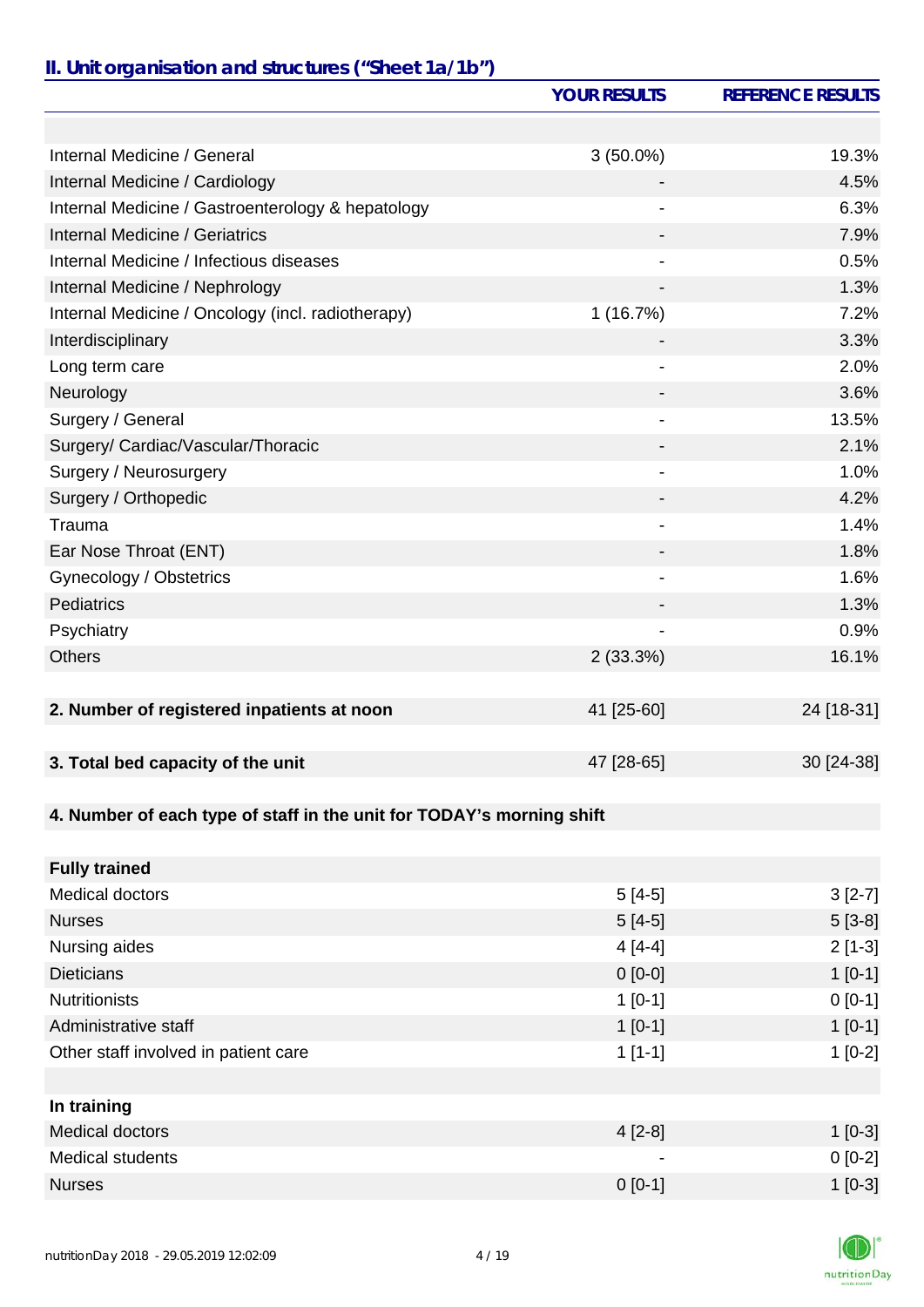| Nursing aides                                                                                       | $1[1-3]$      | $0$ [0-0]       |
|-----------------------------------------------------------------------------------------------------|---------------|-----------------|
| <b>Dieticians</b>                                                                                   | $0 [0-0]$     | $0[0-0]$        |
| <b>Nutritionists</b>                                                                                | $0[0-0]$      | $0[0-0]$        |
| Other staff involved in patient care                                                                | $0[0-1]$      | $0 [0-0]$       |
|                                                                                                     |               |                 |
| 5. Is there a nutrition support team in your hospital<br>available?                                 | 4 (100%) Yes  | 705 (76.4%) Yes |
|                                                                                                     |               |                 |
| 6. Does the unit have a nutrition care strategy?                                                    | 4 (100%) Yes  | 678 (73.5%) Yes |
| 7. Is there a person in your unit responsible for<br>nutrition care?                                | 2 (50.0%) Yes | 644 (69.8%) Yes |
| 8. Is there a dietician, nutritionist or dietetic assistant<br>available for your unit?             | 2 (40.0%) Yes | 831 (90.0%) Yes |
| 9. Is specific staff responsible for providing feeding<br>assistance to patients during meal times? |               | 575 (62.3%) Yes |
| 10. How do you MAINLY screen/monitor patients for<br>malnutrition?                                  |               |                 |
| At admission                                                                                        |               |                 |
| No routine screening                                                                                | 2 (33.3%) Yes | 85 (8.8%) Yes   |
| No fixed criteria                                                                                   |               | 14 (1.4%) Yes   |
| Experience / visual assessment only                                                                 |               | 77 (7.9%) Yes   |
| Weighing / BMI only                                                                                 |               | 141 (14.5%) Yes |
| <b>Nutritional Risk Screening (NRS) 2002</b>                                                        | 1 (16.7%) Yes | 309 (31.9%) Yes |
| Malnutrition Universal Screening Tool (MUST)                                                        |               | 59 (6.1%) Yes   |
| Malnutrition Screening tool (MST)                                                                   | 1 (16.7%) Yes | 70 (7.2%) Yes   |
| <b>SNAQ</b>                                                                                         |               | 11 (1.1%) Yes   |
| Other formal tool                                                                                   | 1 (16.7%) Yes | 148 (15.3%) Yes |
| I do not know                                                                                       |               | 9 (0.93%) Yes   |
| Missing                                                                                             | 1(16.7%)      | 47 (4.8%)       |
|                                                                                                     |               |                 |
| <b>During hospital stay</b>                                                                         |               |                 |
| No routine monitoring                                                                               | 1 (16.7%) Yes | 88 (9.1%) Yes   |
| No fixed criteria                                                                                   |               | 77 (7.9%) Yes   |
| Experience / visual assessment only                                                                 | 2 (33.3%) Yes | 174 (17.9%) Yes |
| Weighing / BMI only                                                                                 | 1 (16.7%) Yes | 313 (32.3%) Yes |
| Other formal tool                                                                                   | 1 (16.7%) Yes | 251 (25.9%) Yes |
| I do not know                                                                                       |               | 20 (2.1%) Yes   |
| Missing                                                                                             | 1(16.7%)      | 47 (4.8%)       |
| 11a. Do you routinely use guidelines or standards for<br>nutrition care?                            | 3 (75.0%) Yes | 724 (80.0%) Yes |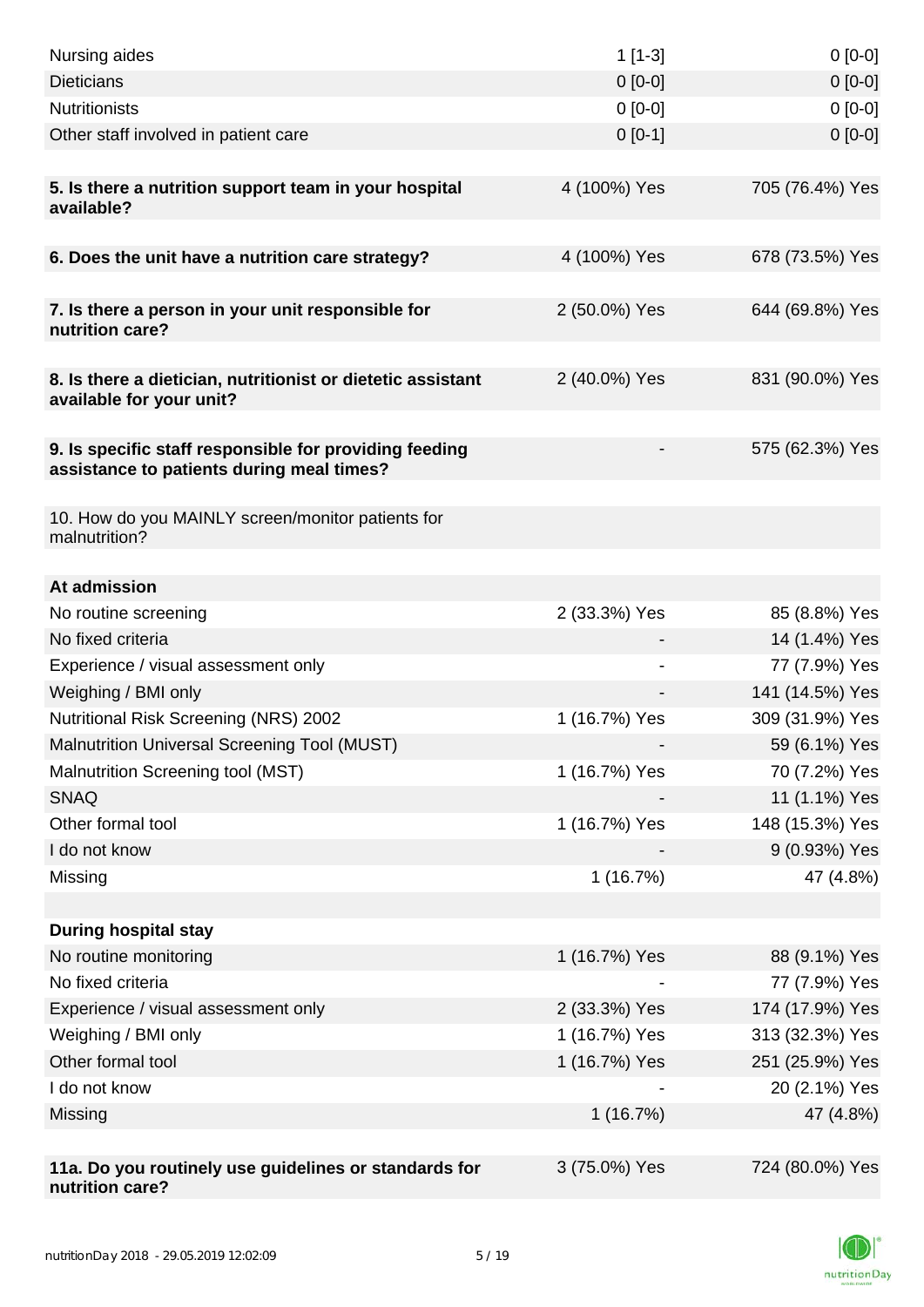| 11b. If yes, which one is mainly used?  |                          |                 |
|-----------------------------------------|--------------------------|-----------------|
| International guidelines                |                          | 186 (25.7%) Yes |
| National guidelines                     | 1 (33.3%) Yes            | 105 (14.5%) Yes |
| Standards on hospital level             |                          | 249 (34.4%) Yes |
| Standards on unit level                 | 2 (66.7%) Yes            | 51 (7.0%) Yes   |
| Individual patient nutrition care plans |                          | 116 (16.0%) Yes |
| Other                                   | $\overline{\phantom{0}}$ | 7 (0.97%) Yes   |
| Missing                                 |                          | $10(1.4\%)$     |
|                                         |                          |                 |

# **12. What is routinely done in your unit for given patient groups?**

| At risk                                                    |                |                 |
|------------------------------------------------------------|----------------|-----------------|
| Watchful waiting                                           | 1 (16.7%) Yes  | 281 (29.0%) Yes |
| Discuss nutrition care activities during ward rounds       | 1 (16.7%) Yes  | 430 (44.3%) Yes |
| Develop an individual nutrition care plan                  | 1 (16.7%) Yes  | 509 (52.5%) Yes |
| Initiate treatment / nutrition intervention                | 3 (50.0%) Yes  | 582 (60.0%) Yes |
| Consult a nutrition expert (dietician, nutritionist, etc.) | 3 (50.0%) Yes  | 592 (61.0%) Yes |
| Consult a medical professional                             | 3 (50.0%) Yes  | 383 (39.5%) Yes |
| Calculate energy requirements                              | 1 (16.7%) Yes  | 479 (49.4%) Yes |
| Calculate protein requirements                             | 1 (16.7%) Yes  | 466 (48.0%) Yes |
|                                                            |                |                 |
| <b>Malnourished</b>                                        |                |                 |
| Watchful waiting                                           | 1 (16.7%) Yes  | 196 (20.2%) Yes |
| Discuss nutrition care activities during ward rounds       | 1 (16.7%) Yes  | 462 (47.6%) Yes |
| Develop an individual nutrition care plan                  | 4 (66.7%) Yes  | 541 (55.8%) Yes |
| Initiate treatment / nutrition intervention                | 3 (50.0%) Yes  | 624 (64.3%) Yes |
| Consult a nutrition expert (dietician, nutritionist, etc.) | 3 (50.0%) Yes  | 581 (59.9%) Yes |
| Consult a medical professional                             | 2 (33.3%) Yes  | 411 (42.4%) Yes |
| Calculate energy requirements                              | 1 (16.7%) Yes  | 537 (55.4%) Yes |
| Calculate protein requirements                             | 1 (16.7%) Yes  | 522 (53.8%) Yes |
|                                                            |                |                 |
| <b>Every patient</b>                                       |                |                 |
| Watchful waiting                                           | 3 (50.0%) Yes  | 483 (49.8%) Yes |
| Discuss nutrition care activities during ward rounds       | 2 (33.3%) Yes  | 258 (26.6%) Yes |
| Develop an individual nutrition care plan                  |                | 184 (19.0%) Yes |
| Initiate treatment / nutrition intervention                |                | 135 (13.9%) Yes |
| Consult a nutrition expert (dietician, nutritionist, etc.) |                | 185 (19.1%) Yes |
| Consult a medical professional                             |                | 209 (21.5%) Yes |
| Calculate energy requirements                              | 1 (16.7%) Yes  | 123 (12.7%) Yes |
| Calculate protein requirements                             | 1 (16.7%) Yes  | 113 (11.6%) Yes |
|                                                            |                |                 |
| <b>Never</b>                                               |                |                 |
| Watchful waiting                                           |                | 76 (7.8%) Yes   |
| Discuss nutrition care activities during ward rounds       | $\blacksquare$ | 62 (6.4%) Yes   |

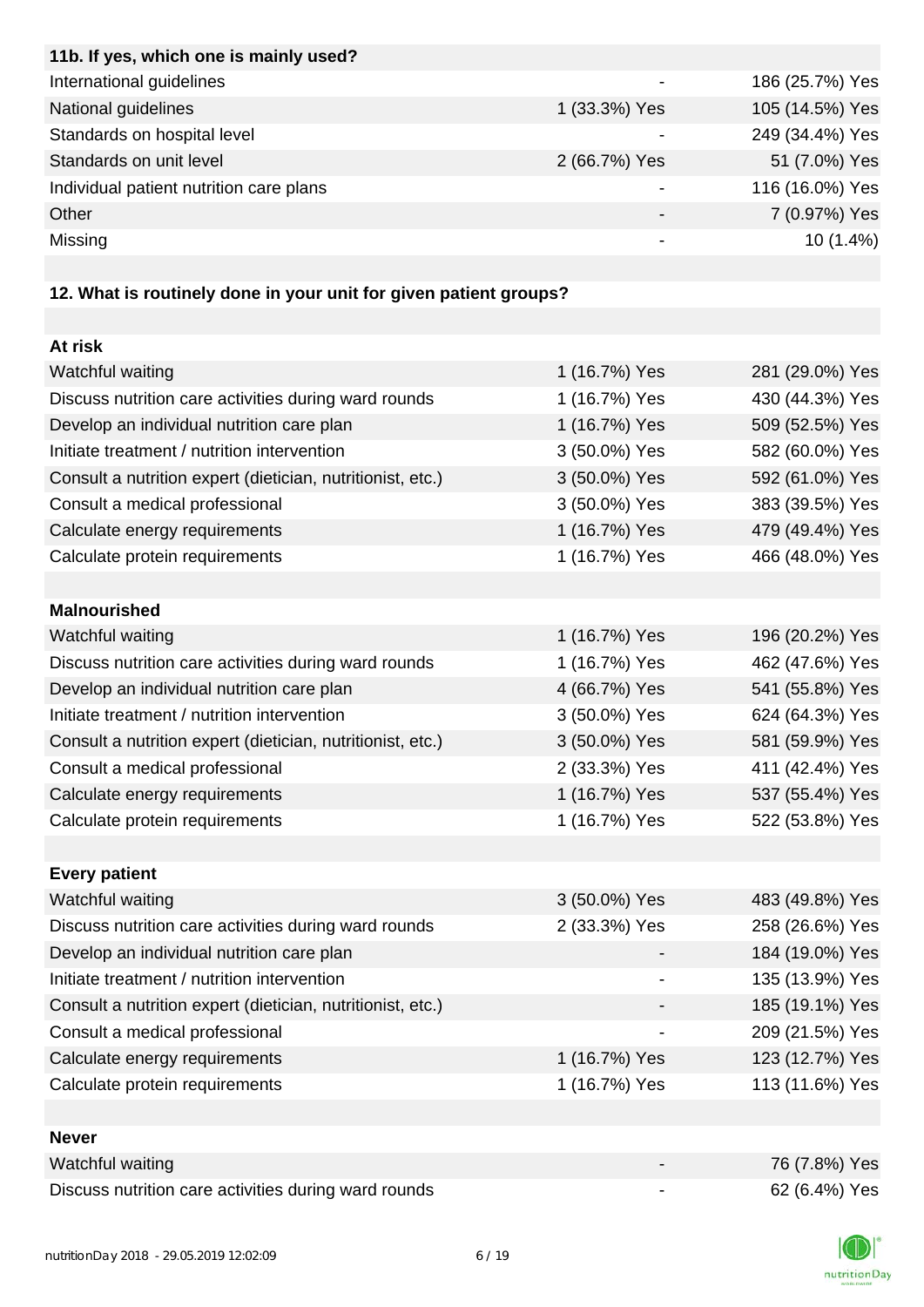| Develop an individual nutrition care plan                          |                          | 50 (5.2%) Yes   |
|--------------------------------------------------------------------|--------------------------|-----------------|
| Initiate treatment / nutrition intervention                        |                          | 13 (1.3%) Yes   |
| Consult a nutrition expert (dietician, nutritionist, etc.)         |                          | 16 (1.6%) Yes   |
| Consult a medical professional                                     |                          | 106 (10.9%) Yes |
| Calculate energy requirements                                      | 1 (16.7%) Yes            | 103 (10.6%) Yes |
| Calculate protein requirements                                     | 1 (16.7%) Yes            | 124 (12.8%) Yes |
|                                                                    |                          |                 |
| I do not know                                                      |                          |                 |
| Watchful waiting                                                   |                          | 51 (5.3%) Yes   |
| Discuss nutrition care activities during ward rounds               |                          | 40 (4.1%) Yes   |
| Develop an individual nutrition care plan                          |                          | 22 (2.3%) Yes   |
| Initiate treatment / nutrition intervention                        | $\overline{\phantom{a}}$ | 22 (2.3%) Yes   |
| Consult a nutrition expert (dietician, nutritionist, etc.)         |                          | 18 (1.9%) Yes   |
| Consult a medical professional                                     |                          | 51 (5.3%) Yes   |
| Calculate energy requirements                                      | 1 (16.7%) Yes            | 40 (4.1%) Yes   |
| Calculate protein requirements                                     | 1 (16.7%) Yes            | 42 (4.3%) Yes   |
|                                                                    |                          |                 |
| 13. When do you routinely weigh your patients?                     |                          |                 |
| at admission                                                       | 3 (50.0%) Yes            | 625 (64.4%) Yes |
| Within 24 hours                                                    | 1 (16.7%) Yes            | 142 (14.6%) Yes |
| Within 48 hours                                                    |                          | 54 (5.6%) Yes   |
| Within 72 hours                                                    |                          | 27 (2.8%) Yes   |
| Every week                                                         | 1 (16.7%) Yes            | 393 (40.5%) Yes |
| Occasionally                                                       |                          | 109 (11.2%) Yes |
| When requested                                                     | 4 (66.7%) Yes            | 483 (49.8%) Yes |
| At discharge                                                       |                          | 52 (5.4%) Yes   |
| Never                                                              |                          | 13 (1.3%) Yes   |
| I do not know                                                      |                          | 4 (0.41%) Yes   |
| No answer given                                                    | 10 (41.7%)               | 50 (5.2%)       |
|                                                                    |                          |                 |
| 14. What do you do to support adequate food intake of patients?    |                          |                 |
| Offer additional meals or in between snacks                        | 2 (33.3%) Yes            | 730 (75.3%) Yes |
| Offer meal choices                                                 | 3 (50.0%) Yes            | 711 (73.3%) Yes |
| Offer different portion sizes                                      | 2 (33.3%) Yes            | 635 (65.5%) Yes |
| Consider food presentation                                         | 3 (50.0%) Yes            | 356 (36.7%) Yes |
| Change food texture/consistency as needed                          | 5 (83.3%) Yes            | 797 (82.2%) Yes |
| Consider patient problems with eating and drinking                 | 5 (83.3%) Yes            | 793 (81.8%) Yes |
| Ensure that mealtimes are undisturbed/protected<br>mealtime policy | 2 (33.3%) Yes            | 218 (22.5%) Yes |
| Promote positive eating environment                                | 3 (50.0%) Yes            | 281 (29.0%) Yes |
| Consider cultural/religious preferences                            | 5 (83.3%) Yes            | 559 (57.6%) Yes |
| Consider patient allergies / intolerances                          | 4 (66.7%) Yes            | 650 (67.0%) Yes |
| Other                                                              |                          | 74 (7.6%) Yes   |
| I do not know                                                      |                          | 19 (2.0%) Yes   |
| No answer given                                                    | 1(16.7%)                 | 48 (4.9%)       |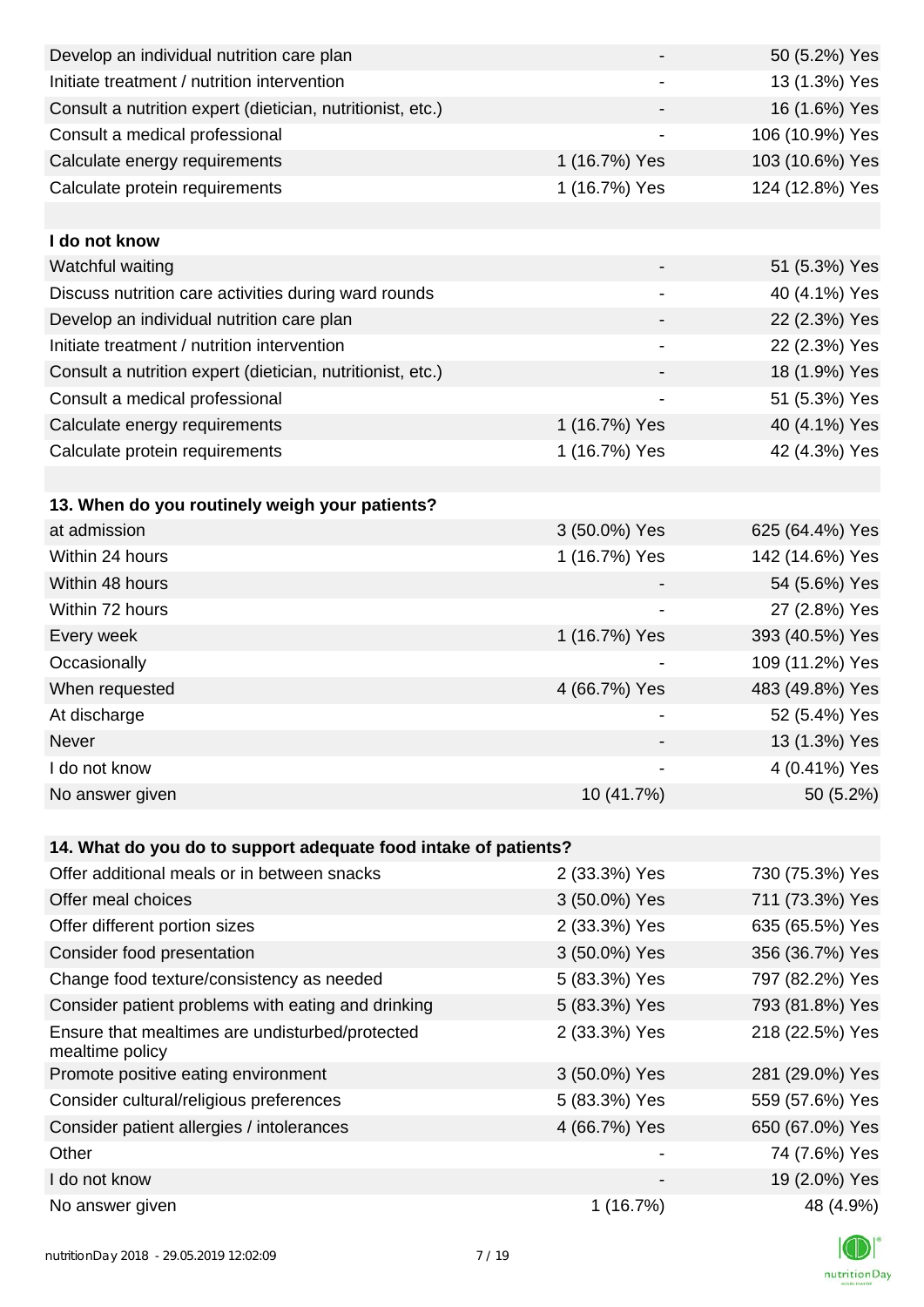| 15. Which nutrition-related standards or routine activities exist in your unit?      |               |                 |
|--------------------------------------------------------------------------------------|---------------|-----------------|
| Nutrition training is available                                                      |               | 558 (57.5%) Yes |
| Reporting of nutrition related information to hospital<br>managers                   | 1 (16.7%) Yes | 408 (42.1%) Yes |
| Quality indicators are recorded and reported to national<br>or regional level        |               | 302 (31.1%) Yes |
| Quality indicators are used for internal benchmarking                                | 1 (16.7%) Yes | 358 (36.9%) Yes |
| Patient feedback about food and food service is collected<br>using a questionnaire   | 3 (50.0%) Yes | 625 (64.4%) Yes |
| None                                                                                 | 1 (16.7%) Yes | 32 (3.3%) Yes   |
| I do not know                                                                        |               | 38 (3.9%) Yes   |
| No answer given                                                                      | 2(33.3%)      | 68 (7.0%)       |
|                                                                                      |               |                 |
| 16. At admission what is asked and documented?                                       |               |                 |
| Change in weight                                                                     | 3 (50.0%) Yes | 775 (79.9%) Yes |
| Eating habits/difficulties                                                           | 4 (66.7%) Yes | 746 (76.9%) Yes |
| Nutrition before admission                                                           |               | 592 (61.0%) Yes |
| None                                                                                 |               | 15 (1.5%) Yes   |
| I do not know                                                                        |               | 20 (2.1%) Yes   |
| No answer given                                                                      | 2(33.3%)      | 70 (7.2%)       |
|                                                                                      |               |                 |
| 17. On what forms is there a specific part about eating, nutrition or malnutrition?  |               |                 |
|                                                                                      |               |                 |
| a. Patient Record has a section for                                                  |               |                 |
| indicating if the patient is malnourished or at risk of<br>malnutrition              | 1 (16.7%) Yes | 708 (73.0%) Yes |
| nutrition treatment                                                                  | 1 (16.7%) Yes | 582 (60.0%) Yes |
| None                                                                                 | 2 (33.3%) Yes | 54 (5.6%) Yes   |
| I do not know                                                                        |               | 26 (2.7%) Yes   |
|                                                                                      |               |                 |
| b. Discharge Letter                                                                  |               |                 |
| summarizes nutrition treatment received during stay                                  | 1 (16.7%) Yes | 407 (42.0%) Yes |
| makes future nutrition-related recommendations                                       | 2 (33.3%) Yes | 572 (59.0%) Yes |
| None                                                                                 | 2 (33.3%) Yes | 110 (11.3%) Yes |
| I do not know                                                                        |               | 69 (7.1%) Yes   |
|                                                                                      |               |                 |
| 18. Do you provide brochures about malnutrition to at<br>risk/malnourished patients? | 1 (25.0%) Yes | 356 (44.8%) Yes |
|                                                                                      |               |                 |
| 19. Who filled in this sheet?                                                        |               |                 |
| <b>Head staff</b>                                                                    |               | 281 (29.0%) Yes |
| Dietician                                                                            |               | 517 (53.3%) Yes |
| <b>Nurse</b>                                                                         | 3 (50.0%) Yes | 279 (28.8%) Yes |
| Physician                                                                            | 1 (16.7%) Yes | 128 (13.2%) Yes |
| Administrative staff                                                                 |               | 8 (0.82%) Yes   |

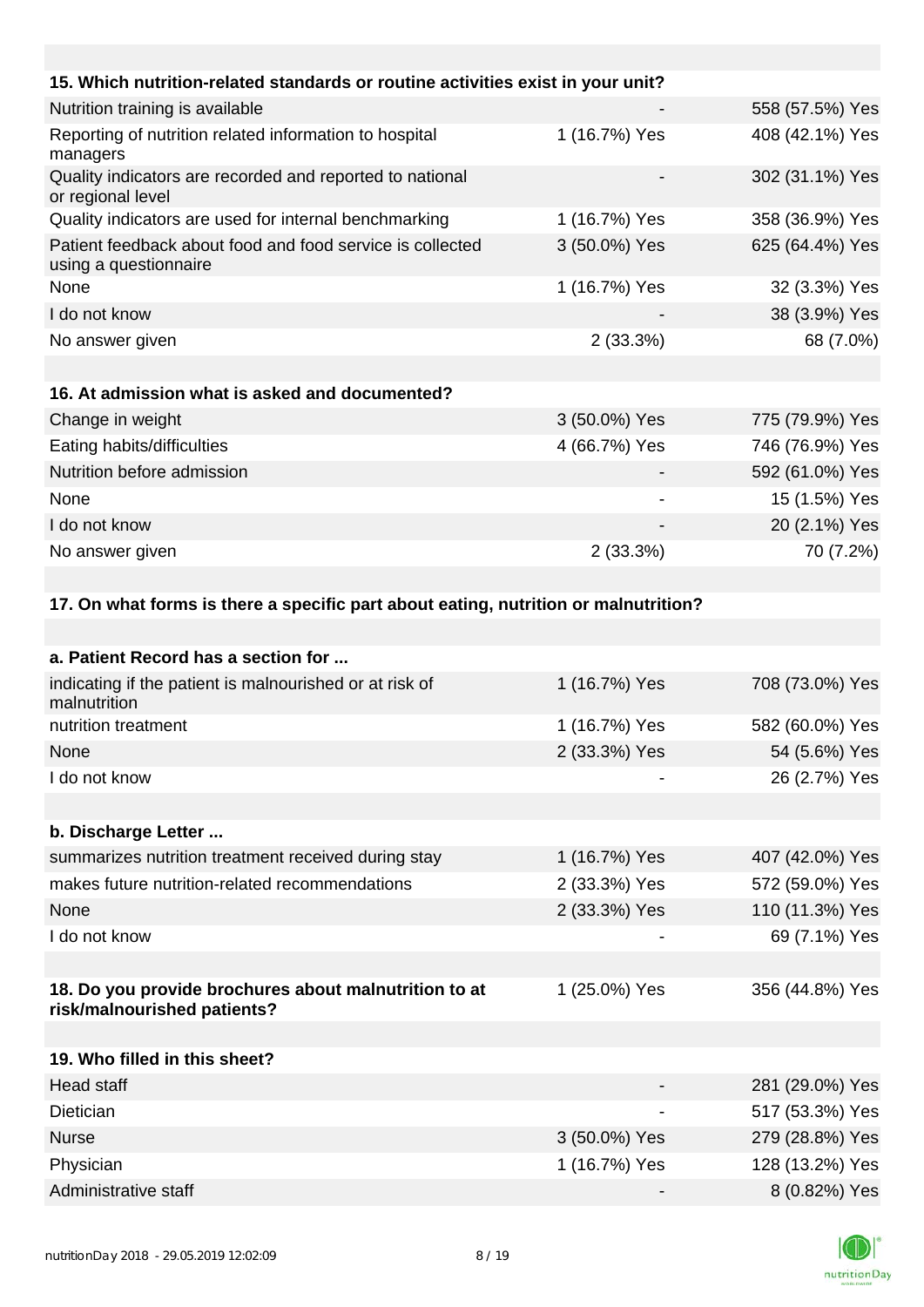| Other         | $\overline{\phantom{0}}$ | 39 (4.0%) Yes |
|---------------|--------------------------|---------------|
| None          |                          |               |
| I do not know | $\,$                     | 7 (0.72%) Yes |

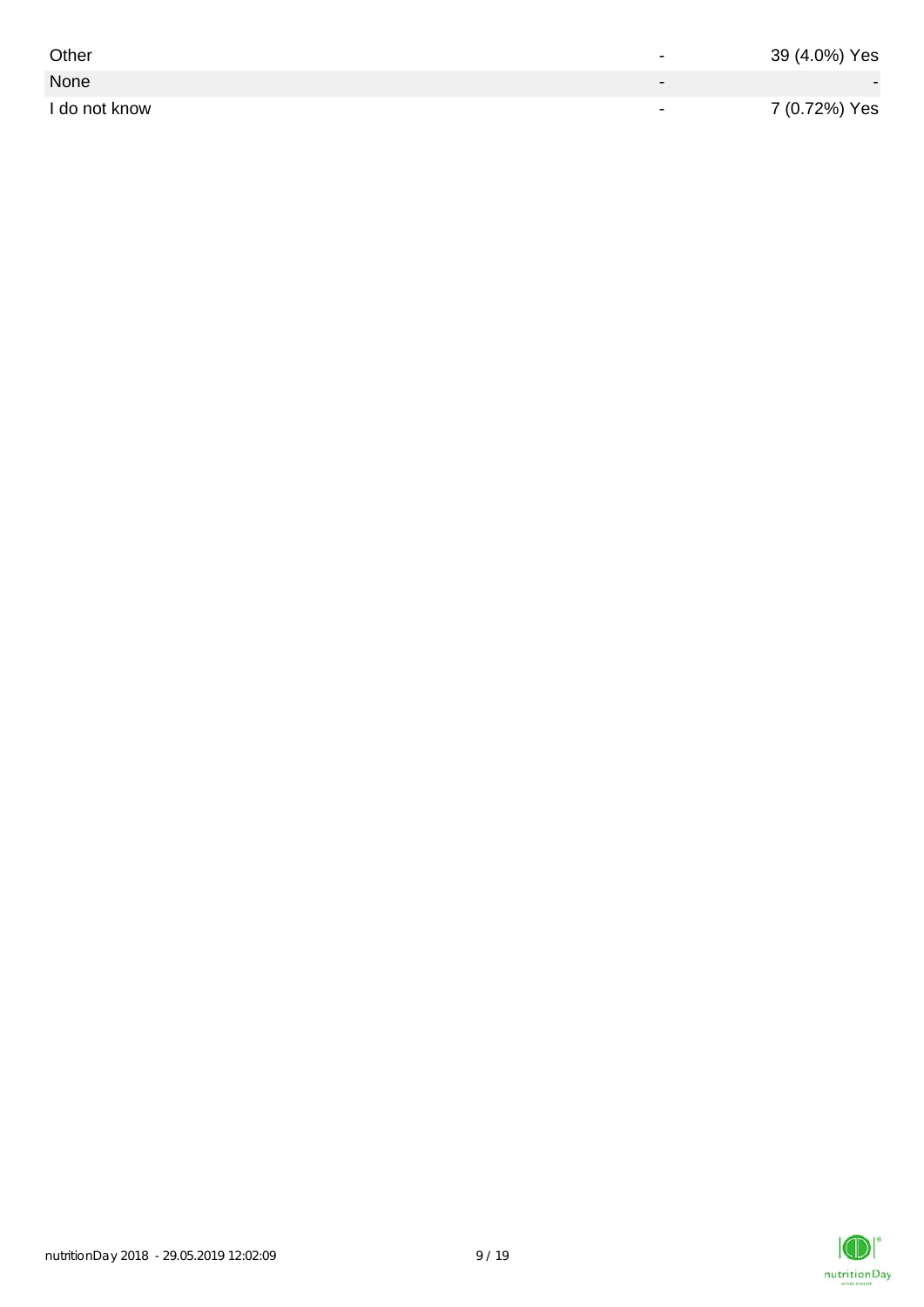|                                                                                         | <b>YOUR RESULTS</b> | <b>REFERENCE RESULTS</b> |
|-----------------------------------------------------------------------------------------|---------------------|--------------------------|
|                                                                                         |                     |                          |
| Total                                                                                   | 152                 | 17827                    |
| Age                                                                                     | 78 [67-86]          | 67 [53-78]               |
| Female                                                                                  | 69 (45.4%)          | 8951 (50.2%)             |
| Weight                                                                                  | $68.8 \pm 15.0$     | $70.1 \pm 19.2$          |
| Height                                                                                  | $164 + 9$           | $165 + 10$               |
| <b>BMI</b>                                                                              | $25.7 + 5.5$        | $25.5 \pm 6.0$           |
|                                                                                         |                     |                          |
| 1. This hospital admission was                                                          |                     |                          |
| planned                                                                                 | 19 (12.5%)          | 6798 (38.1%)             |
| an emergency                                                                            | 132 (86.8%)         | 9562 (53.6%)             |
| I do not know                                                                           | 1(0.66%)            | 1467 (8.2%)              |
| No answer given                                                                         |                     |                          |
| 2a. Diagnosis at admission                                                              |                     |                          |
| 0100 Infectious and parasitic diseases                                                  | 17 (11.2%)          | 1555 (8.7%)              |
| 0200 Neoplasms                                                                          | 13 (8.6%)           | 3133 (17.6%)             |
| 0300 Blood and bloodforming organs and the immune<br>mechanism                          | 20 (13.2%)          | 1159 (6.5%)              |
| 0400 Endocrine, nutritional and metabolic diseases                                      | 23 (15.1%)          | 2190 (12.3%)             |
| 0500 Mental health                                                                      | 7(4.6%)             | 851 (4.8%)               |
| 0600 Nervous system                                                                     | 11 (7.2%)           | 1636 (9.2%)              |
| 0700 Eye and adnexa                                                                     | 1(0.66%)            | 236 (1.3%)               |
| 0800 Ear and mastoid process                                                            |                     | 127 (0.71%)              |
| 0900 Circulatory system                                                                 | 37 (24.3%)          | 3801 (21.3%)             |
| 1000 Respiratory system                                                                 | 71 (46.7%)          | 2810 (15.8%)             |
| 1100 Digestive system                                                                   | 23 (15.1%)          | 4343 (24.4%)             |
| 1200 Skin and subcutaneous tissue                                                       | 2(1.3%)             | 786 (4.4%)               |
| 1300 Musculoskeletal system and connective tissue                                       | 13 (8.6%)           | 2703 (15.2%)             |
| 1400 Genitourinary system                                                               | 18 (11.8%)          | 1776 (10.0%)             |
| 1500 Pregnancy, childbirth and the puerperium                                           |                     | 198 (1.1%)               |
| 1600 Conditions originating in the perinatal period                                     |                     | 25 (0.14%)               |
| 1700 Congenital/chromosomal abnormalities                                               |                     | 31 (0.17%)               |
| 1800 Symptoms, signs, abnormal clinical/lab findings                                    | 6(3.9%)             | 816 (4.6%)               |
| 1900 Injury, poisoning                                                                  | 1(0.66%)            | 512 (2.9%)               |
| 2000 External causes of morbidity and mortality (e.g.<br>transport accidents, assaults) | 1(0.66%)            | 379 (2.1%)               |
| 2100 Factors influencing health status and contact with<br>health services              |                     | 619 (3.5%)               |
| No answer given                                                                         |                     |                          |
| 3. Which conditions/comorbidities does this patient have?                               |                     |                          |

#### Cardiac insufficiency 36 (27.9%) 3518 (22.5%)

nutritionDay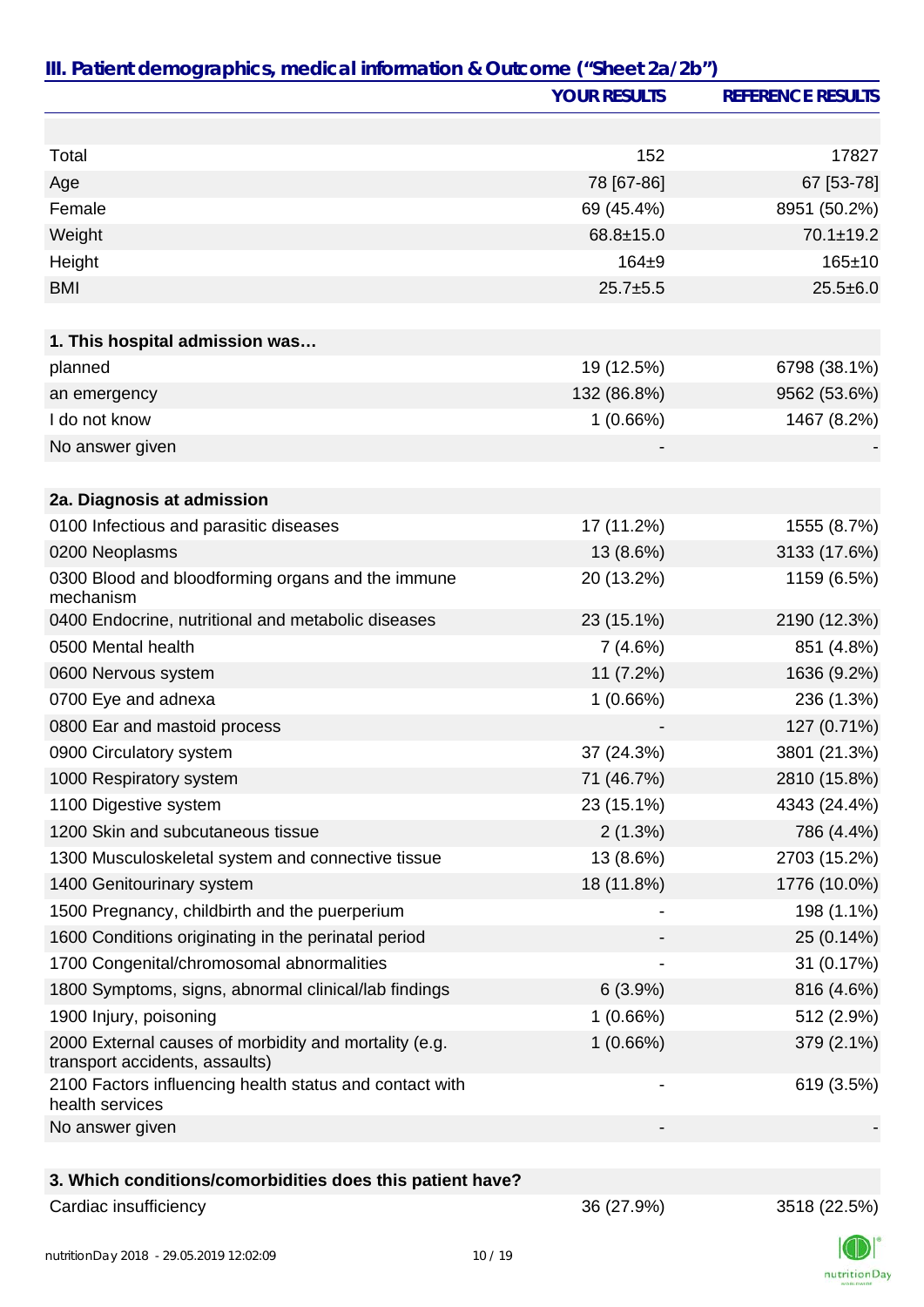| Myocardial infarction                                | $8(6.2\%)$  | 823 (5.4%)    |
|------------------------------------------------------|-------------|---------------|
| Chronic lung disease                                 | 43 (29.3%)  | 2299 (14.8%)  |
| Cerebral vascular disease                            | 18 (13.8%)  | 1523 (9.9%)   |
| Peripheral vascular disease                          | 19 (14.6%)  | 1931 (12.6%)  |
| Chronic liver disease                                | $5(3.9\%)$  | 992 (6.5%)    |
| Chronic kidney disease                               | 20 (16.0%)  | 1734 (11.3%)  |
| <b>Diabetes</b>                                      | 45 (34.4%)  | 3888 (24.9%)  |
| Cancer                                               | 26 (19.8%)  | 3763 (24.2%)  |
| Infection                                            | 39 (30.5%)  | 2245 (14.5%)  |
| Dementia                                             | 15 (11.7%)  | 798 (5.2%)    |
| Major depressive disorder                            | $9(7.1\%)$  | 853 (5.6%)    |
| Other chronic mental disorder                        | 10 (8.1%)   | 815 (5.4%)    |
| Other chronic disease                                | 42 (33.3%)  | 4031 (25.9%)  |
| None                                                 | 11 (7.2%)   | 3008 (16.9%)  |
|                                                      |             |               |
| 4a. Previous operation during this hospital stay     |             |               |
| Yes, planned                                         | 10 (6.6%)   | 3584 (20.1%)  |
| Yes, acute                                           | 1(0.66%)    | 1077 (6.0%)   |
| <b>No</b>                                            | 101 (66.4%) | 12545 (70.4%) |
| I do not know                                        |             | 230 (1.3%)    |
| Missing                                              | 40 (26.3%)  | 391 (2.2%)    |
|                                                      |             |               |
| Days since operation                                 | $3[2-18]$   | $3[1-11]$     |
|                                                      |             |               |
| 4b. Planned operation during this hospital stay      |             |               |
| Yes, today or tomorrow                               | 4(2.6%)     | 1266 (7.1%)   |
| Yes, later                                           | $3(2.0\%)$  | 953 (5.3%)    |
| No                                                   | 101 (66.4%) | 13798 (77.4%) |
| I do not know                                        |             | 833 (4.7%)    |
| Missing                                              | 44 (28.9%)  | 977 (5.5%)    |
|                                                      |             |               |
| 5. Previous ICU admission during this hospital stay? | 3(2.7%)     | 1781 (10.0%)  |
| (Yes)                                                |             |               |
|                                                      |             |               |
| 6. Is this patient terminally ill?                   | 4(2.6%)     | 1122 (6.3%)   |
|                                                      |             |               |
| 7. Fluid status                                      |             |               |
| Normal                                               | 123 (80.9%) | 13668 (76.7%) |
| Overloaded                                           | 5(3.3%)     | 1008 (5.7%)   |
| Dehydrated                                           | 19 (12.5%)  | 878 (4.9%)    |
| I do not know                                        | 5(3.3%)     | 2273 (12.8%)  |
| Missing                                              |             |               |
|                                                      |             |               |
| 8. Number of different medications planned           |             |               |
| Oral                                                 | $6[3-9]$    | $5[2-8]$      |
|                                                      |             | $\sqrt{N}$    |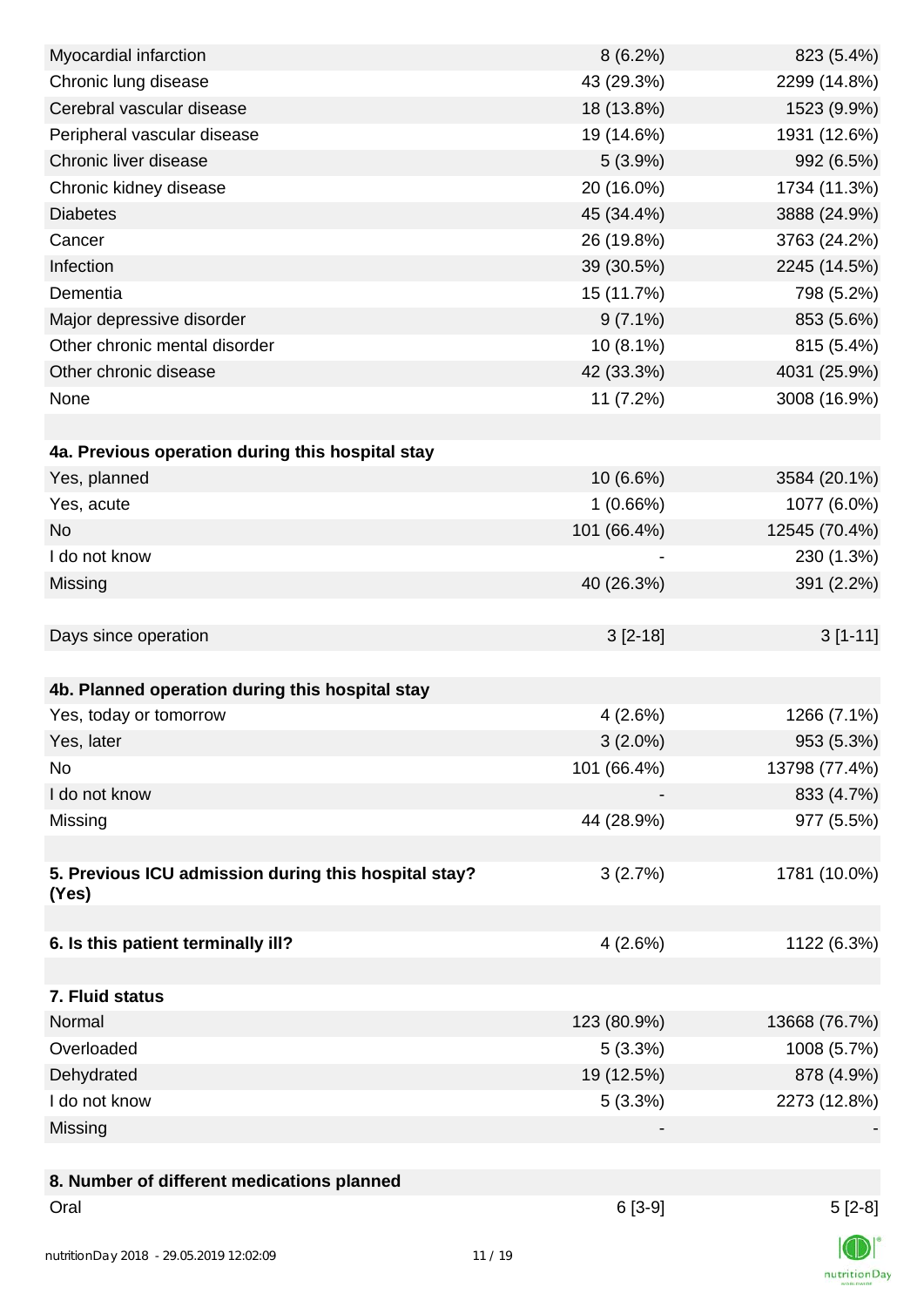| Other                                                                                    | $4[2-6]$    | $2[1-4]$      |
|------------------------------------------------------------------------------------------|-------------|---------------|
|                                                                                          |             |               |
| 9. Was this patient identified as malnourished or at risk of malnutrition?               |             |               |
| Malnourished                                                                             | 14 (9.2%)   | 2050 (11.5%)  |
| At risk                                                                                  | 28 (18.4%)  | 3162 (17.7%)  |
| No                                                                                       | 89 (58.6%)  | 11117 (62.4%) |
| I do not know                                                                            | 21 (13.8%)  | 1498 (8.4%)   |
| Missing                                                                                  |             |               |
|                                                                                          |             |               |
| 10. IV Fluids                                                                            |             |               |
| Electrolyte solution (NaCl, Ringers lactate, etc)                                        | 37 (24.3%)  | 6470 (36.3%)  |
| 5% Glucose solution                                                                      | $9(5.9\%)$  | 1853 (10.4%)  |
|                                                                                          |             |               |
| 11. Number of ONS drinks planned                                                         | $0 [0-0]$   | $0[0-0]$      |
|                                                                                          |             |               |
| <b>12. Nutrition intake</b>                                                              |             |               |
| Regular hospital food                                                                    | 82 (53.9%)  | 10454 (58.6%) |
| Fortified/enriched hospital food                                                         | 2(1.3%)     | 1962 (11.0%)  |
| Protein/energy supplement (e.g. ONS drinks)                                              | 15 (9.9%)   | 2469 (13.8%)  |
| <b>Enteral nutrition</b>                                                                 | 2(1.3%)     | 882 (4.9%)    |
| Parenteral nutrition                                                                     | 2(1.3%)     | 929 (5.2%)    |
| Special diet                                                                             | 59 (38.8%)  | 5732 (32.2%)  |
| None                                                                                     | 6(3.9%)     | 895 (5.0%)    |
|                                                                                          |             |               |
| 13a. All lines and Tubes                                                                 |             |               |
| <b>Central Venous</b>                                                                    | 2(1.8%)     | 1535 (8.6%)   |
| Peripheral venous access                                                                 | 88 (78.6%)  | 8238 (46.2%)  |
| Nasogastric                                                                              |             | 462 (2.6%)    |
| Nasojejunal                                                                              |             | 79 (0.44%)    |
| Nasoduadenal                                                                             |             | 67 (0.38%)    |
| Enterostoma                                                                              |             | 82 (0.46%)    |
| Percutaneous endoscopy/surgical gastrostomy                                              |             | 137 (0.77%)   |
| Percutaneous endoscopy/surgical jejunostomy                                              |             | 63 (0.35%)    |
| None                                                                                     | 64 (42.1%)  | 8032 (45.1%)  |
|                                                                                          |             |               |
| 13b. Were there complications with nutrition related lines<br>and tubes since admission? |             |               |
| Yes, previously                                                                          | 1(0.66%)    | 247 (1.4%)    |
| Yes, ongoing                                                                             | 1(0.66%)    | 173 (0.97%)   |
| No                                                                                       | 101 (66.4%) | 14548 (81.6%) |
| I do not know                                                                            | 4(2.6%)     | 1646 (9.2%)   |
| Missing                                                                                  | 45 (29.6%)  | 1213 (6.8%)   |
|                                                                                          |             |               |

### **14. Please indicate if any of the following was done for this patient since admission**

Energy requirements were determined 20 (17.9%) 6273 (35.2%)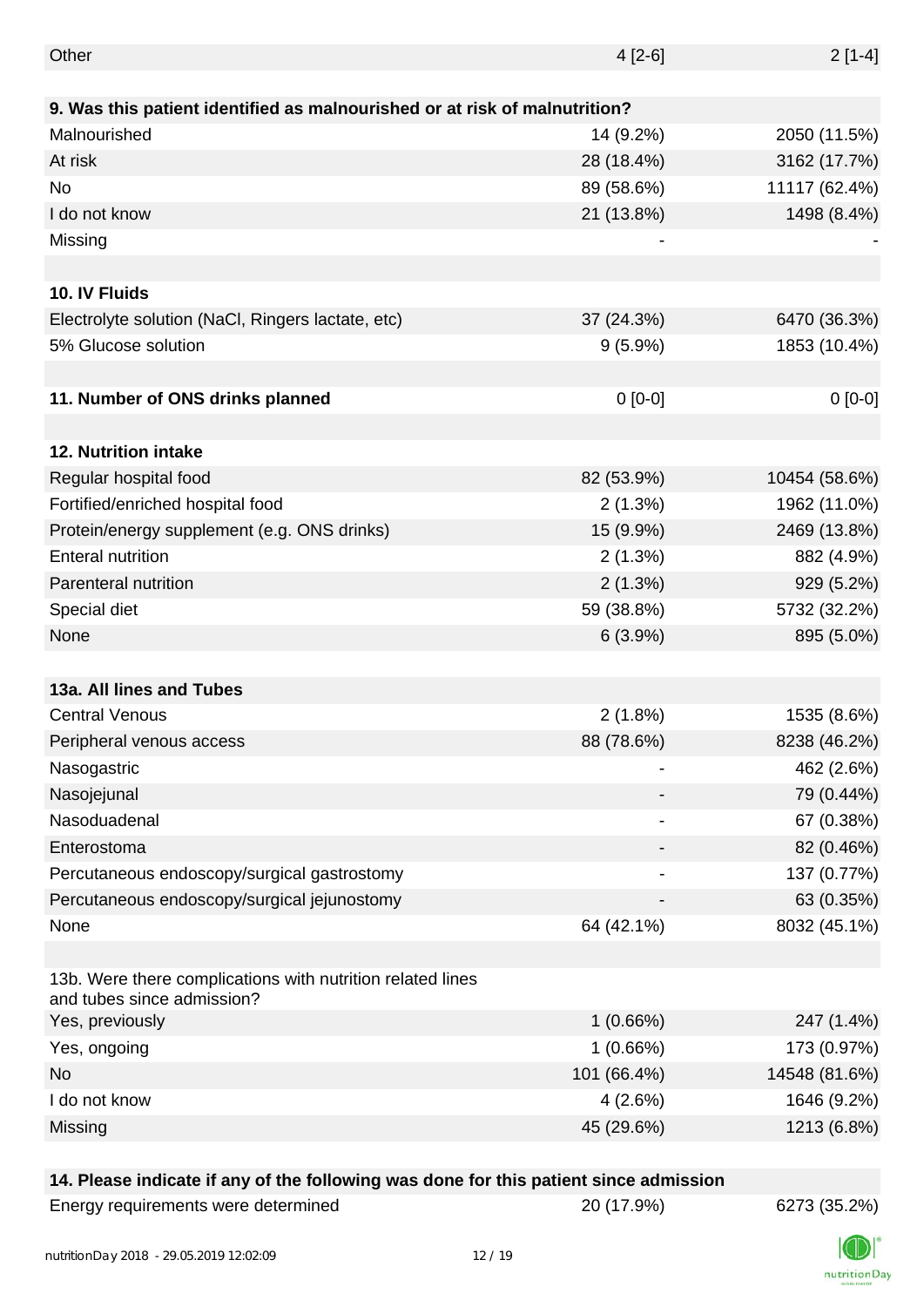| Protein requirements were determined                     | 19 (17.0%)  | 5516 (30.9%)  |
|----------------------------------------------------------|-------------|---------------|
| Food/Nutrition intake was recorded in the patient record | 32 (28.6%)  | 7653 (42.9%)  |
| Nutrition treatment plan was developed                   | 14 (12.5%)  | 6036 (33.9%)  |
| Nutrition expert was consulted                           | 14 (12.5%)  | 6237 (35.0%)  |
| Malnutrition status is recorded in the patient record    | $9(8.0\%)$  | 5297 (29.7%)  |
| None                                                     |             |               |
|                                                          |             |               |
| 15a. Energy goal                                         |             |               |
| $< 500$ kcal                                             | 1(0.66%)    | 749 (4.2%)    |
| 500-999 kcal                                             |             | 194 (1.1%)    |
| 1000-1499 kcal                                           | $3(2.0\%)$  | 1695 (9.5%)   |
| 1500-1999 kcal                                           | 31 (20.4%)  | 5578 (31.3%)  |
| >=2000 kcal                                              | $2(1.3\%)$  | 1992 (11.2%)  |
| Not determined                                           | 71 (46.7%)  | 6066 (34.0%)  |
| I do not know                                            | 4(2.6%)     | 1515 (8.5%)   |
| Missing                                                  | 40 (26.3%)  | 38 (0.21%)    |
|                                                          |             |               |
| 15b. Energy intake                                       |             |               |
| < 500 kcal                                               | 1(0.66%)    | 1264 (7.1%)   |
| 500-999 kcal                                             | 2(1.3%)     | 900 (5.0%)    |
| 1000-1499 kcal                                           | $9(5.9\%)$  | 2387 (13.4%)  |
| 1500-1999 kcal                                           | 38 (25.0%)  | 3954 (22.2%)  |
| >=2000 kcal                                              | 2(1.3%)     | 1047 (5.9%)   |
| Not determined                                           | 54 (35.5%)  | 6021 (33.8%)  |
| I do not know                                            | 6(3.9%)     | 2199 (12.3%)  |
| Missing                                                  | 40 (26.3%)  | 55 (0.31%)    |
|                                                          |             |               |
| 16. Since admission, this patient's health status has    |             |               |
| Improved                                                 | 57 (37.5%)  | 8831 (49.5%)  |
| Deteriorated                                             | 4(2.6%)     | 1039 (5.8%)   |
| Remained the same                                        | 36 (23.7%)  | 4935 (27.7%)  |
| This patient has just been admitted                      | 15 (9.9%)   | 1248 (7.0%)   |
| I do not know                                            |             | 1774 (10.0%)  |
| Missing                                                  | 40 (26.3%)  |               |
|                                                          |             |               |
| Length of hospital stay (days)                           | 14 [9-20]   | 12 [6-24]     |
|                                                          |             |               |
| <b>Outcome Code</b>                                      |             |               |
| 1= Still in the hospital                                 | 10 (6.6%)   | 1702 (9.5%)   |
| 2= Transferred to another hospital                       | 2(1.3%)     | 419 (2.4%)    |
| 3= Transferred to long term care                         | $3(2.0\%)$  | 780 (4.4%)    |
| 4= Rehabilitation                                        |             | 785 (4.4%)    |
| 5= Discharged home                                       | 123 (80.9%) | 13163 (73.8%) |
| 6= Death                                                 | 13 (8.6%)   | 535 (3.0%)    |

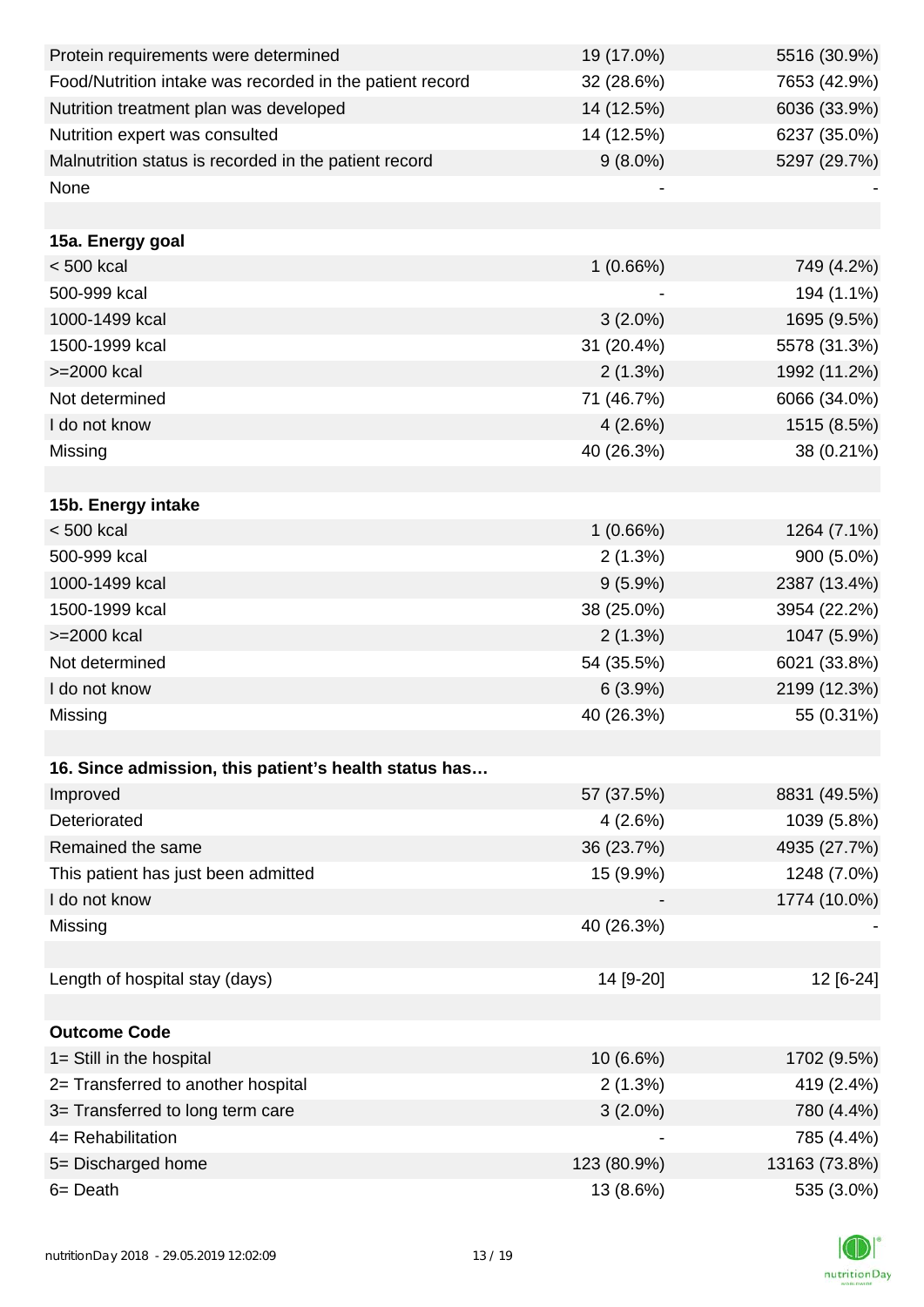| $7 = Others$                         | 1(0.66%)   | 310 (1.7%)    |
|--------------------------------------|------------|---------------|
| Missing                              |            | 133 (0.75%)   |
|                                      |            |               |
| Readmitted since ND                  |            |               |
| $1 = No$                             | 91 (64.5%) | 11846 (75.5%) |
| 2= Yes, same hospital planned        | 6(4.3%)    | 1043 (6.7%)   |
| 3= Yes, same hospital unplanned      | 17 (12.1%) | 889 (5.7%)    |
| 4= Yes, different hospital planned   | $3(2.1\%)$ | 68 (0.43%)    |
| 5= Yes, different hospital unplanned | $3(2.1\%)$ | 68 (0.43%)    |
| 6= Unknown                           | -          | 646 (4.1%)    |
| <b>Missing</b>                       | 24 (17.0%) | 1059 (6.8%)   |

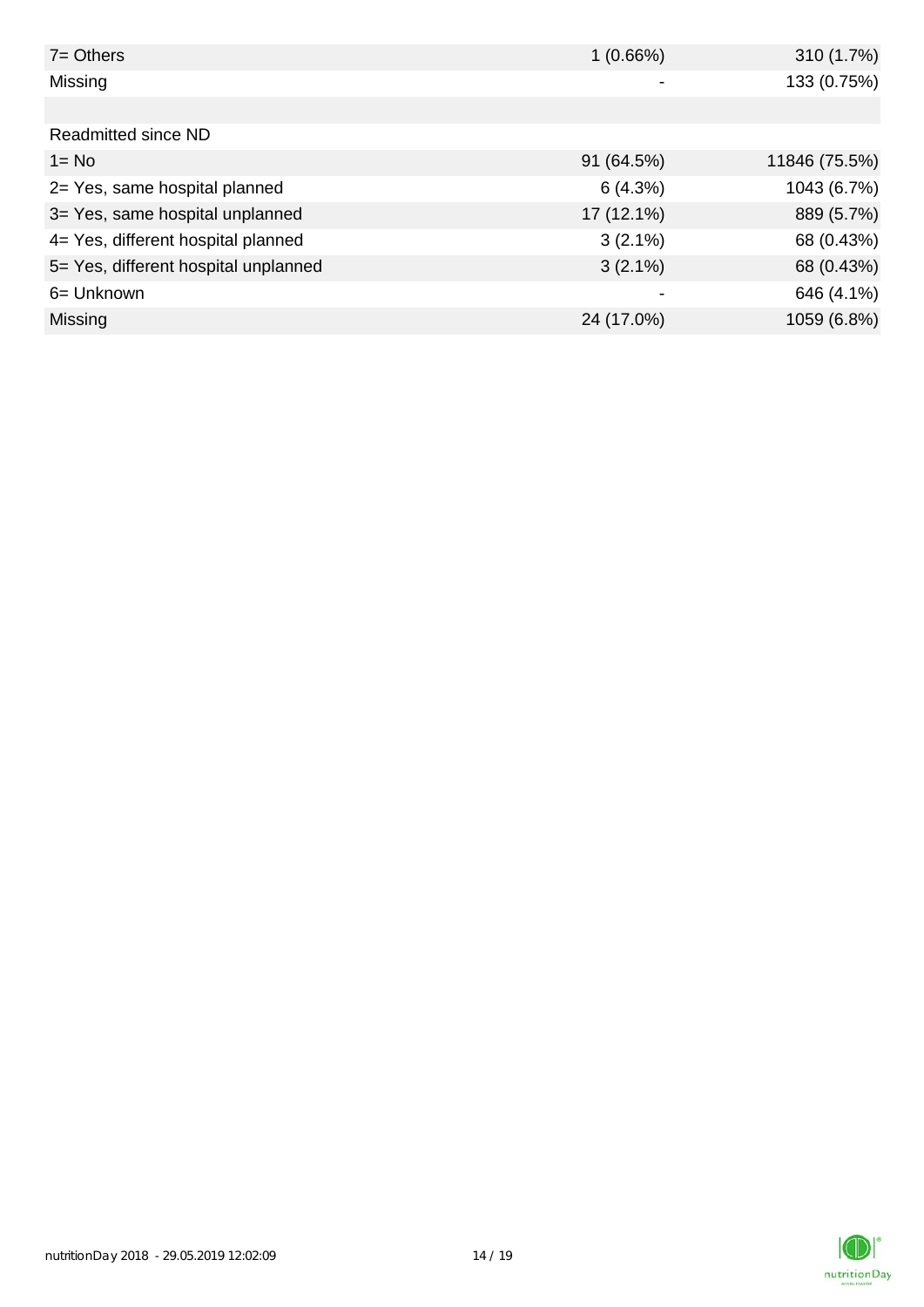|                                                                                      | <b>YOUR RESULTS</b> | <b>REFERENCE RESULTS</b> |
|--------------------------------------------------------------------------------------|---------------------|--------------------------|
|                                                                                      |                     |                          |
| 1. What are your typical dietary habits?                                             |                     |                          |
| No special dietary habits                                                            | 75 (49.3%)          | 12235 (71.0%)            |
| I am vegetarian                                                                      |                     | 370 (2.1%)               |
| I adhee to a vegan diet                                                              |                     | 132 (0.77%)              |
| I eat gluten-free diet                                                               | $\blacksquare$      | 156 (0.91%)              |
| I avoid added sugars                                                                 | $9(5.9\%)$          | 2604 (15.1%)             |
| I avoid carbohydrates                                                                | $9(5.9\%)$          | 1038 (6.0%)              |
| I eat a low fat-diet                                                                 | 15 (9.9%)           | 1930 (11.2%)             |
| I am lactose intolerant                                                              | $3(2.0\%)$          | 572 (3.3%)               |
| Other special diet due to intolerances/allergies                                     | 1(0.66%)            | 323 (1.9%)               |
| Other                                                                                | $8(5.3\%)$          | 1219 (7.1%)              |
| No answer given                                                                      | 42 (27.6%)          | 337 (2.0%)               |
|                                                                                      |                     |                          |
| 2. Where did you live before your current hospital admission?                        |                     |                          |
| At home                                                                              | 102 (67.1%)         | 15276 (88.7%)            |
| In a nursing home or other live-in facility                                          | 7(4.6%)             | 609 (3.5%)               |
| I was transferred from another hospital                                              | 2(1.3%)             | 883 (5.1%)               |
| Other                                                                                | 1(0.66%)            | 268 (1.6%)               |
| Missing                                                                              | 40 (26.3%)          | 185 (1.1%)               |
|                                                                                      |                     |                          |
| 3. In general, are you able to walk?                                                 |                     |                          |
| Yes                                                                                  | 69 (45.4%)          | 11104 (64.5%)            |
| Yes, with someone's help                                                             | 16 (10.5%)          | 1762 (10.2%)             |
| Yes, independently using a cane, walker, or crutches                                 | 14 (9.2%)           | 2412 (14.0%)             |
| No, I have a wheelchair                                                              | 6(3.9%)             | 712 (4.1%)               |
| No, I am bedridden                                                                   | 7(4.6%)             | 988 (5.7%)               |
| Missing                                                                              | 40 (26.3%)          | 243 (1.4%)               |
|                                                                                      |                     |                          |
| 4. In general, how would you say your health is?                                     |                     |                          |
| Very good                                                                            | 4(2.6%)             | 1252 (7.3%)              |
| Good                                                                                 | 36 (23.7%)          | 6191 (36.0%)             |
| Fair                                                                                 | 34 (22.4%)          | 6489 (37.7%)             |
|                                                                                      |                     |                          |
| Poor                                                                                 | 30 (19.7%)          | 2490 (14.5%)             |
| Very poor                                                                            | 6(3.9%)             | 558 (3.2%)               |
| Missing                                                                              | 42 (27.6%)          | 241 (1.4%)               |
|                                                                                      |                     |                          |
| 5. Over the last 12 months prior to your current hospital admission approximately    |                     |                          |
| how many times have you seen a doctor?                                               | $6[3-12]$           | $5[2-10]$                |
| how many times have you been admitted to the<br>hospital (Emergency room, any ward)? | $2[1-3]$            | $1[0-2]$                 |
| how many nights in total have you spent in hospital?                                 | $7[2-15]$           | $5[0-15]$                |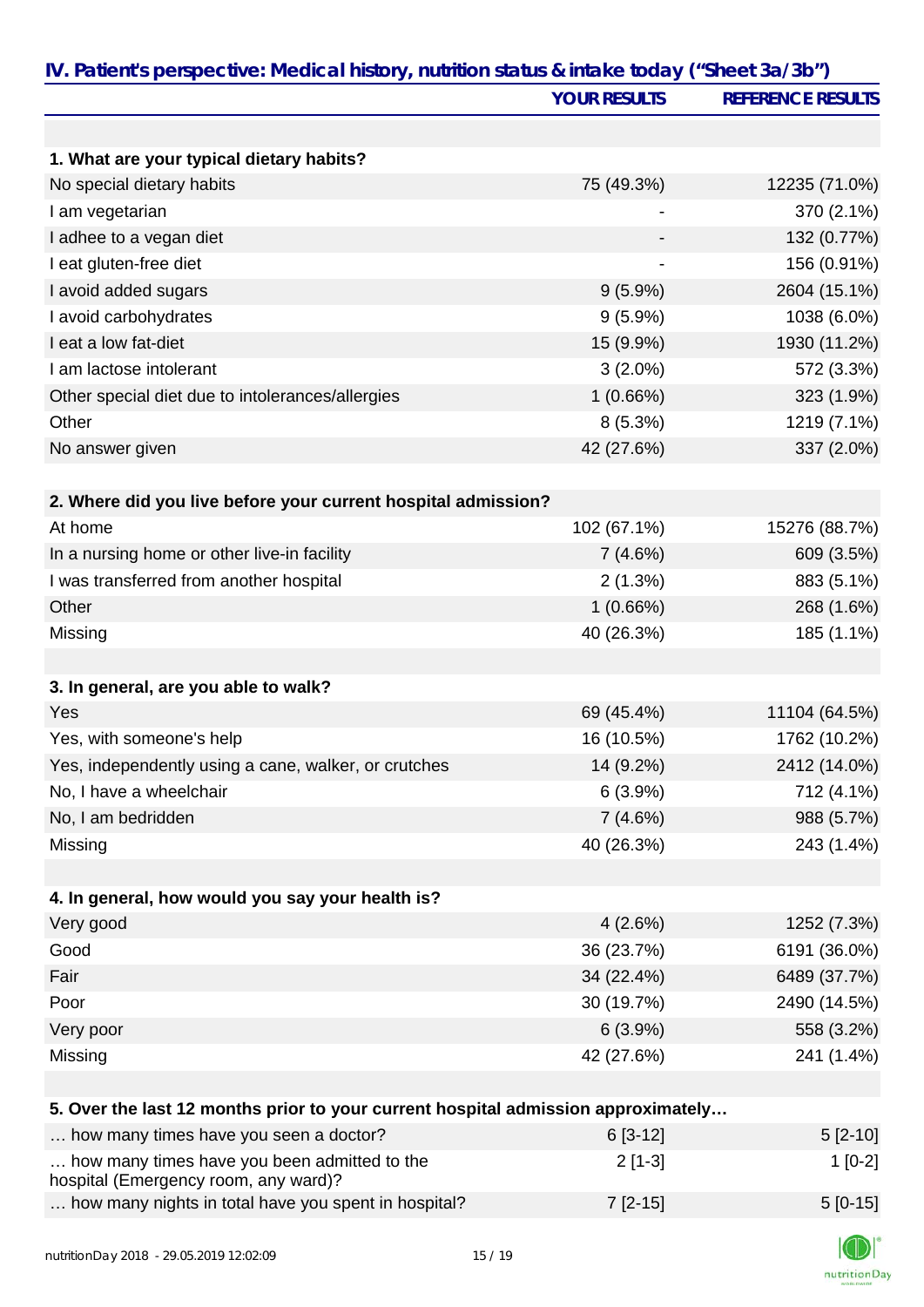| 6. How many different medications do you take routinely each day (prior to hospitalisation)? |                          |                              |
|----------------------------------------------------------------------------------------------|--------------------------|------------------------------|
| $1 - 2$                                                                                      | 18 (11.8%)               | 3323 (19.3%)                 |
| $3 - 5$                                                                                      | 26 (17.1%)               | 4698 (27.3%)                 |
| More than 5                                                                                  | 61 (40.1%)               | 5507 (32.0%)                 |
| None                                                                                         | 5(3.3%)                  | 2633 (15.3%)                 |
| I do not know                                                                                |                          | 778 (4.5%)                   |
| Missing                                                                                      | 42 (27.6%)               | 282 (1.6%)                   |
|                                                                                              |                          |                              |
| 7. Do you have health insurance?                                                             |                          |                              |
| Yes, private insurance only                                                                  | 23 (15.1%)               | 2738 (15.9%)                 |
| Yes, public insurance only                                                                   | 69 (45.4%)               | 8466 (49.2%)                 |
| Yes, both                                                                                    | 10 (6.6%)                | 2117 (12.3%)                 |
| None                                                                                         | $3(2.0\%)$               | 2268 (13.2%)                 |
| I prefer not to answer                                                                       | 7(4.6%)                  | 1018 (5.9%)                  |
| Missing                                                                                      | 40 (26.3%)               | 614 (3.6%)                   |
|                                                                                              |                          |                              |
| 8. What was your weight 5 years ago?                                                         | 75 [65-83]               | 72 [60-85]                   |
| I do not know                                                                                | 17 (11.2%)               | 4280 (24.9%)                 |
|                                                                                              |                          |                              |
| 9a. Have you lost weight within the last 3 months?                                           |                          |                              |
| Yes, intentionally                                                                           | 10 (6.6%)                | 1639 (9.5%)                  |
| Yes, unintentionally                                                                         | 75 (49.3%)               | 6488 (37.7%)                 |
| No, my weight stayed the same                                                                | 41 (27.0%)               | 5108 (29.7%)                 |
| No, I gained weight                                                                          | 16 (10.5%)               | 1894 (11.0%)                 |
| I do not know                                                                                | $9(5.9\%)$               | 1680 (9.8%)                  |
| Missing                                                                                      | 1(0.66%)                 | 412 (2.4%)                   |
|                                                                                              |                          |                              |
| 9b. If yes, how many kg did you lose?                                                        | $5[3-10]$                | $6[4-10]$                    |
| I do not know                                                                                | 13 (15.3%)               | 1267 (15.6%)                 |
|                                                                                              |                          |                              |
| 10. Did you know about your hospitalisation two days                                         | 16 (15.0%)               | 6721 (41.1%)                 |
| before admission? (Yes)                                                                      |                          |                              |
|                                                                                              |                          |                              |
| 11. Please indicate if you<br>were weighed at admission                                      |                          |                              |
|                                                                                              | 25 (22.3%)<br>12 (10.8%) | 9728 (57.2%)                 |
| were informed about your nutrition status<br>were informed about nutrition care options      | 16 (14.3%)               | 5774 (34.3%)<br>5459 (32.5%) |
|                                                                                              |                          |                              |
| received special nutrition care                                                              | 17 (15.2%)               | 5054 (30.1%)                 |
| 12. How well have you eaten in the week before you were admitted to the hospital?            |                          |                              |
| More than normal                                                                             | 2(1.3%)                  | 762 (4.5%)                   |
| <b>Normal</b>                                                                                | OE(CO E01)               | 10110(6110)                  |

| More than normal     | $2(1.3\%)$ | 762 (4.5%)    |
|----------------------|------------|---------------|
| Normal               | 95 (62.5%) | 10449 (61.1%) |
| About 3/4 of normal  | 14 (9.2%)  | 1762 (10.3%)  |
| About half of normal | 23 (15.1%) | 2122 (12.4%)  |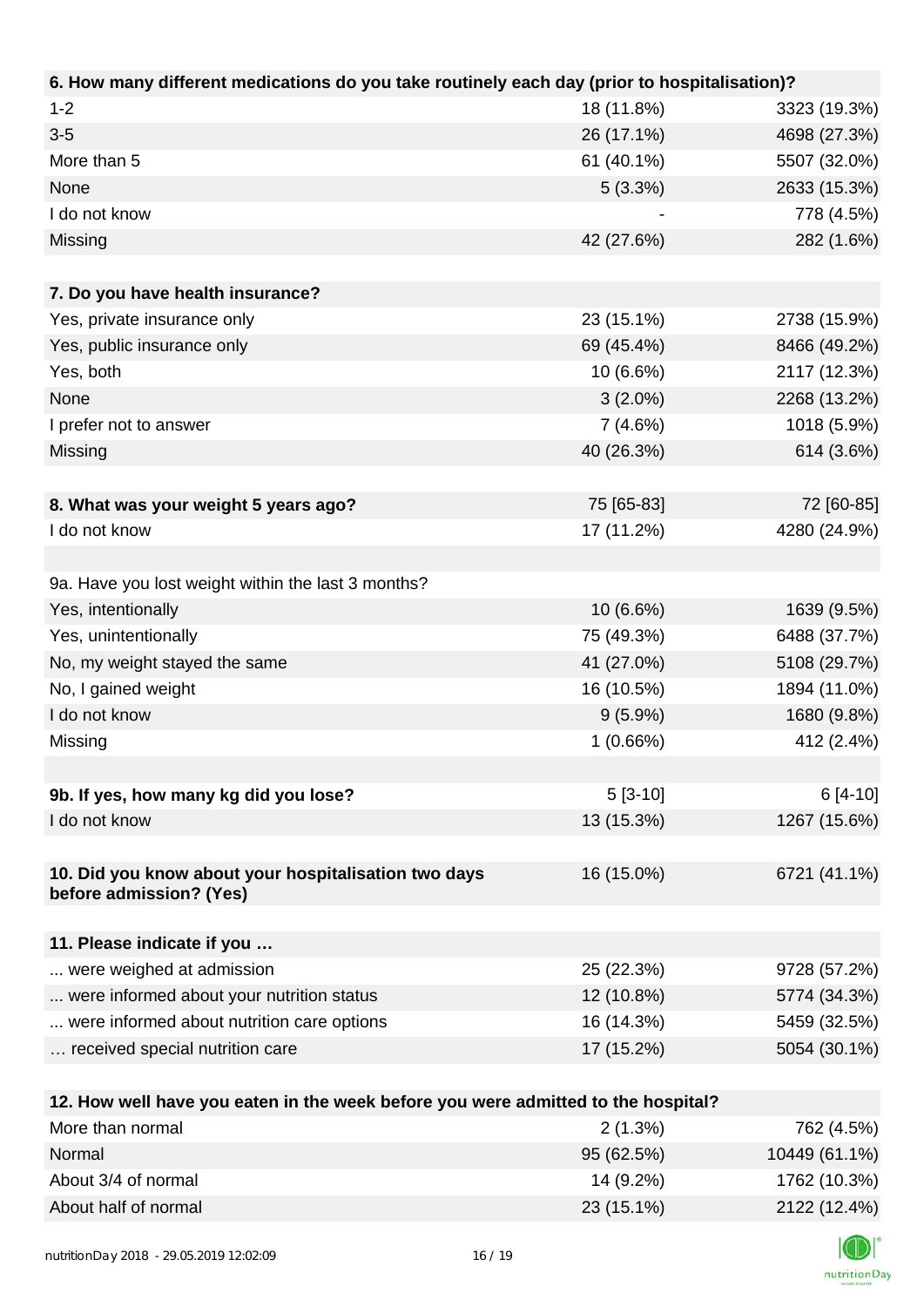| About a quarter to nearly nothing                                              | 17 (11.2%) | 1571 (9.2%)                  |
|--------------------------------------------------------------------------------|------------|------------------------------|
| I do not know                                                                  |            | 153 (0.89%)                  |
| Missing                                                                        | 1(0.66%)   | 286 (1.7%)                   |
|                                                                                |            |                              |
| 13. In general, how satisfied are you with the food at the hospital?           |            |                              |
| Very satisfied                                                                 | 41 (27.0%) | 4212 (24.6%)                 |
| Somewhat satisfied                                                             | 30 (19.7%) | 5626 (32.9%)                 |
| Neutral                                                                        | 22 (14.5%) | 3361 (19.6%)                 |
| <b>Dissatisfied</b>                                                            | 10 (6.6%)  | 1441 (8.4%)                  |
| Very dissatisfied                                                              | $3(2.0\%)$ | 491 (2.9%)                   |
| I do not know                                                                  | 6(3.9%)    | 1415 (8.3%)                  |
| Missing                                                                        | 40 (26.3%) | 559 (3.3%)                   |
|                                                                                |            |                              |
| 14. Did you get any help with eating TODAY?                                    |            |                              |
| Yes, from family or friends                                                    | 25 (16.4%) | 1651 (9.7%)                  |
| Yes, from hospital staff                                                       | 1(0.66%)   | 1185 (6.9%)                  |
| No                                                                             | 81 (53.3%) | 13278 (77.6%)                |
| I do not know                                                                  | 1(0.66%)   | 218 (1.3%)                   |
| Missing                                                                        | 44 (28.9%) | 773 (4.5%)                   |
|                                                                                |            |                              |
| 15. Were you able to eat without interruption TODAY?<br>(Yes)                  | 71 (65.1%) | 11891 (74.2%)                |
|                                                                                |            |                              |
| 16a. Please indicate how much hospital food you ate for lunch or dinner TODAY: |            |                              |
| About all                                                                      | 69 (45.4%) | 7871 (46.0%)                 |
| 1/2                                                                            | 39 (25.7%) | 4261 (24.9%)                 |
|                                                                                |            |                              |
| 1/4                                                                            | 21 (13.8%) | 2226 (13.0%)                 |
| Nothing                                                                        | 20 (13.2%) | 1992 (11.6%)                 |
| Missing                                                                        | $3(2.0\%)$ | 755 (4.4%)                   |
|                                                                                |            |                              |
| 16b. The portion size of the meal I ordered TODAY was                          |            |                              |
| Standard                                                                       | 72 (47.4%) |                              |
| Smaller                                                                        | 6(3.9%)    | 11000 (64.3%)<br>1600 (9.4%) |
| Larger                                                                         | $9(5.9\%)$ | 763 (4.5%)                   |
| I do not know                                                                  | $9(5.9\%)$ | 1701 (9.9%)                  |
| Missing                                                                        | 56 (36.8%) | 2041 (11.9%)                 |
|                                                                                |            |                              |
| 17. If you did not eat everything of your meal, please tell us why:            |            |                              |
| I did not like the type of food offered                                        | 13 (16.3%) | 1293 (15.2%)                 |
| I did not like the smell/taste of the food                                     | 7(8.8%)    | 996 (11.7%)                  |
| The food did not fit my cultural/religious preferences                         |            | $90(1.1\%)$                  |
| The food was too hot                                                           |            | 38 (0.45%)                   |
| The food was too cold                                                          | 1(1.3%)    | 207 (2.4%)                   |
| Due to food allergy/intolerance<br>I was not hungry at that time               | 7(8.8%)    | 53 (0.63%)<br>1520 (17.9%)   |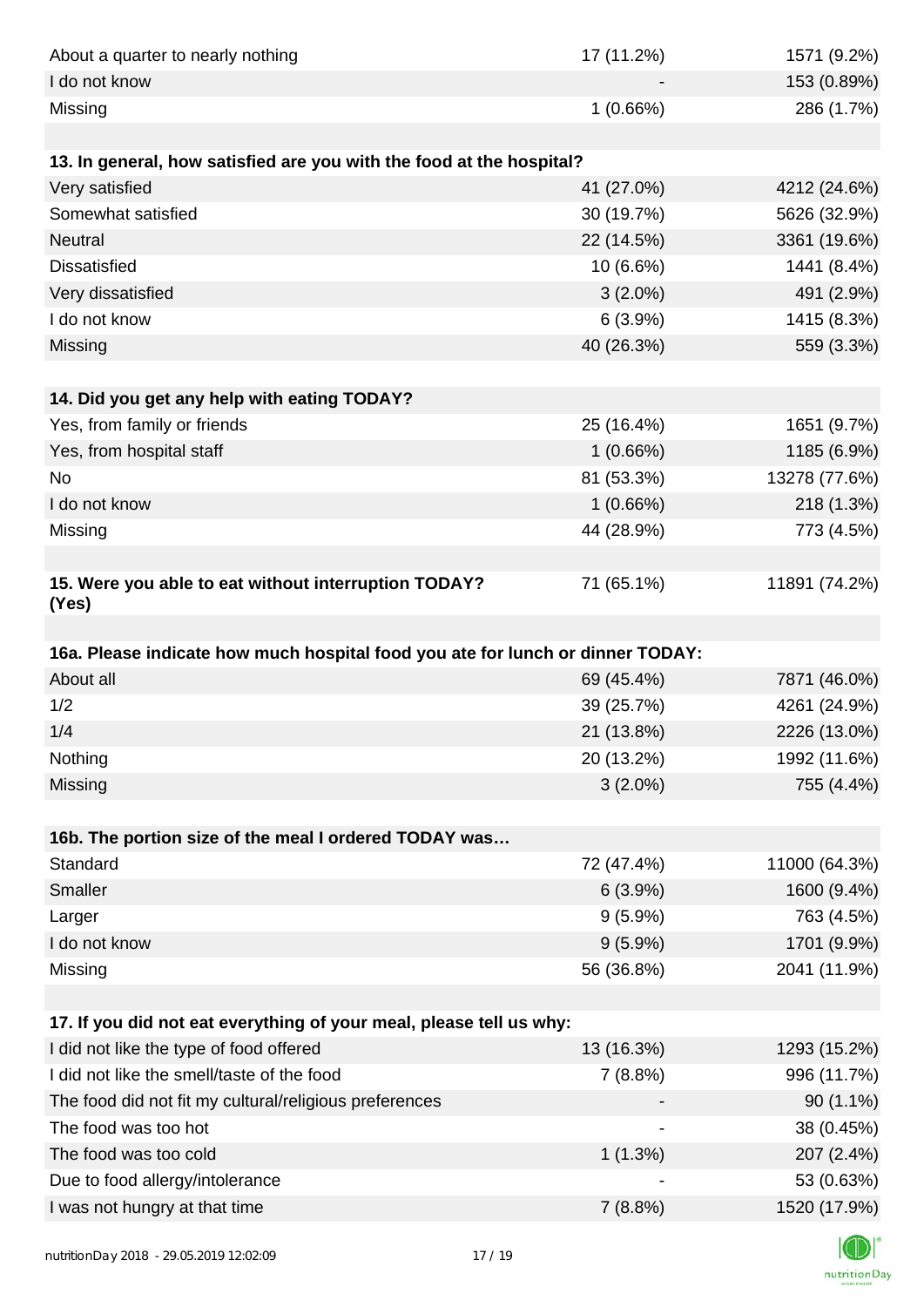| I do not have my usual appetite                                                      | 45 (56.3%)  | 2475 (29.2%) |
|--------------------------------------------------------------------------------------|-------------|--------------|
| I have problems chewing/swallowing                                                   | 11 (13.8%)  | 478 (5.6%)   |
| I normally eat less than what was served                                             | 11 (13.8%)  | 969 (11.4%)  |
| I had nausea/vomiting                                                                | 5(6.3%)     | 637 (7.5%)   |
| I was too tired                                                                      | $4(5.0\%)$  | 506 (6.0%)   |
| I cannot eat without help                                                            |             | 141 (1.7%)   |
| I was not allowed to eat                                                             | 10 (12.5%)  | 869 (10.2%)  |
| I had an exam, surgery, or test and missed my meal                                   | $4(5.0\%)$  | 469 (5.5%)   |
| I did not get requested food                                                         |             | 93 (1.1%)    |
| No answer given                                                                      | 1(1.3%)     | 1161 (13.7%) |
|                                                                                      |             |              |
| 18. Enter the number of glasses/cups of the drinks you consumed in the last 24 hours |             |              |
| Water                                                                                | $4[3-7]$    | $3[2-5]$     |
| Tea                                                                                  | $0[0-0]$    | $1[1-3]$     |
| Coffee                                                                               | $2[0-2]$    | $1[1-2]$     |
| <b>Milk</b>                                                                          | $1[1-2]$    | $1[0-1]$     |
| Fruit juice                                                                          | $0[0-1]$    | $1[0-2]$     |
| Soft drinks                                                                          | $0[0-0]$    | $0 [0-1]$    |
| Nutrition drink                                                                      | $0 [0-0]$   | $0 [0-1]$    |
| Other                                                                                | $0[0-0]$    | $0[0-1]$     |
|                                                                                      |             |              |
| 19a. Did you eat any food apart from hospital food<br><b>TODAY?</b>                  | 32 (29.9%)  | 4518 (28.8%) |
| 19b. If yes, what did you eat?                                                       |             |              |
| Sweet snacks                                                                         | $9(28.1\%)$ | 1302 (28.8%) |
| Salty snacks                                                                         | 4 (12.5%)   | 512 (11.3%)  |
| Homemade food                                                                        | 4 (12.5%)   | 703 (15.6%)  |
| Fruits                                                                               | 17 (53.1%)  | 1730 (38.3%) |
| Dairy products                                                                       |             | 471 (10.4%)  |
| Food delivered/restaurant                                                            |             | 191 (4.2%)   |
| Sandwich                                                                             | 8 (25.0%)   | 282 (6.2%)   |
| Other                                                                                | 6(18.8%)    | 724 (16.0%)  |
|                                                                                      |             |              |
| 20. How has your food intake changed since your hospital admission?                  |             |              |
| Increased                                                                            | 25 (16.4%)  | 2508 (14.7%) |
| Decreased                                                                            | 51 (33.6%)  | 5344 (31.2%) |
| Stayed the same                                                                      | 32 (21.1%)  | 7154 (41.8%) |
| I do not know                                                                        | 4(2.6%)     | 1188 (6.9%)  |
| Missing                                                                              | 40 (26.3%)  | 911 (5.3%)   |
|                                                                                      |             |              |
| 21. TODAY I feel                                                                     |             |              |
| Stronger than at admission                                                           | 70 (46.1%)  | 7275 (42.5%) |
| Weaker than at admission                                                             | 37 (24.3%)  | 3158 (18.5%) |
| Same as at admission                                                                 | 33 (21.7%)  | 4825 (28.2%) |
|                                                                                      |             |              |